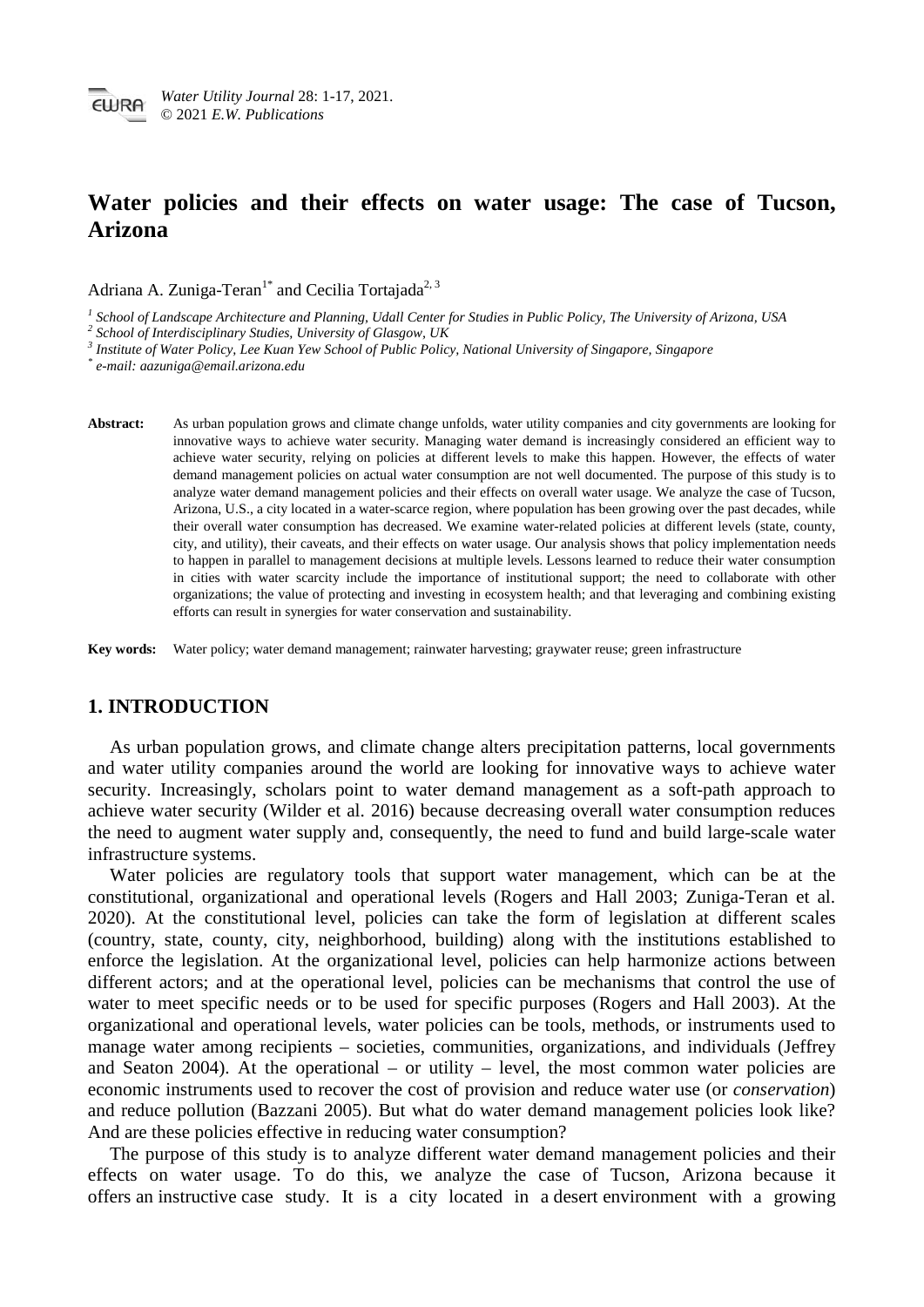population, yet the city has managed to reduce not just per-capita, but *overall* water consumption over time. With more than 30 years of water demand management initiatives, people in Tucson use 3[1](#page-1-0)% less water in 2015 than they did in  $1989<sup>1</sup>$ .

This paper is organized as follows. First, we describe the geographical and institutional context of Tucson followed by the methodology used. We then examine the water demand management policies at different levels – in the state of Arizona, in Pima County, and in the City of Tucson. We also examine the suite of policies developed by Tucson Water – the main water utility of Tucson – to reduce water consumption. Finally, we discuss the policy implications and offer some lessons learned that can be adopted by other cities.

# **2. GEOGRAPHICAL AND INSTITUTIONAL CONTEXT**

Tucson metropolitan area is located in a hot and semiarid region (300 mm average annual precipitation) in Southern Arizona, U.S., that extends through 400 sqmi and is home to about 1 million people (Rupprecht et al. 2020). Administratively, the metropolitan area is located in Pima County and encompasses several jurisdictions, which include the City of Tucson, the City of South Tucson, Oro Valley, Sahuarita, Marana, Tohono O'odham and Pascua Yaqui districts, and the rest is an unincorporated area in Pima County. Tucson Water, the main water utility company in the metropolitan area, provides potable and reclaimed water to about 736,500 people or 75% of Tucson's population (total population of 982,000) – 1/4 of which (about 184,000 people) live in unincorporated Pima County or in another jurisdiction (other than the City of Tucson). The other water utilities that serve the rest of the population (about 245,000 people) include Tucson Metro Water District, Oro Valley Water and Sewer, Marana Water Utility, and Vail Water Company (Megdal and Lacroix 2006).

Currently, there are six water sources in Tucson: (1) groundwater, (2) water from the Central Arizona Project  $(CAP)^2$  $(CAP)^2$ , (3) effluent (reclaimed water), (4) graywater (at the household level – not metered), (5) rainwater (also at the household level – not metered), and (6) remediated water (contaminated groundwater that has been treated) (Tucson Water, 2018) (Figure 1). Although this diversity in the water portfolio is designed to ensure water availability, sustained drought conditions still pose a threat to water security (Díaz-Caravantes et al. 2020; Varady et al. 2021).

CAP water is not assured since Arizona has junior rights to the Colorado River Water, which means that in case of extreme drought and shortage (Lake Mead and Lake Powell levels dropping beyond a certain limit), Arizona could potentially lose this water, or a portion of their allocation (Jacobs and Holway 2004). As a consequence of climate change, water supply from the Colorado River is expected to decrease between 6 - 20% by 2050 (Western Resource Advocates 2018). In addition, effluent volume production is linked to water use, which is expected to decline during a drought as a response to regulations; and potable water sources may not be available in the same amounts as a backup for reclaimed water production (Arnold et al. 2012). This vulnerable situation has driven water managers to seek water conservation strategies (Radonic 2018b). Water demand management continues to be one of the future strategies to achieve water security in Tucson.

# **3. METHODS**

-

This study follows a case study approach to examine policies related to water demand management and water consumption. Case study is a methodology that provides an in-depth understanding of complex processes because it allows the examination of multifaceted interactions

<span id="page-1-0"></span> $1$  In 2015, the City of Tucson's water use was only 303 liters per capita per day (LPCD) (or 80 gallons per capita per day, gpcd), which is below the state of Arizona's water usage of 553 LPCD (or 146 gpcd), and the U.S.' water usage rate of 314 LPCD (or 83

<span id="page-1-1"></span>gpcd) (MAP 2017). <sup>2</sup> Central Arizona Project (CAP) is a conveyance system and replenishment facilities that convey Colorado River water to Phoenix and Tucson – some 540 km away and 730 m above its point of origin - Lake Havasu (ADWR 2018).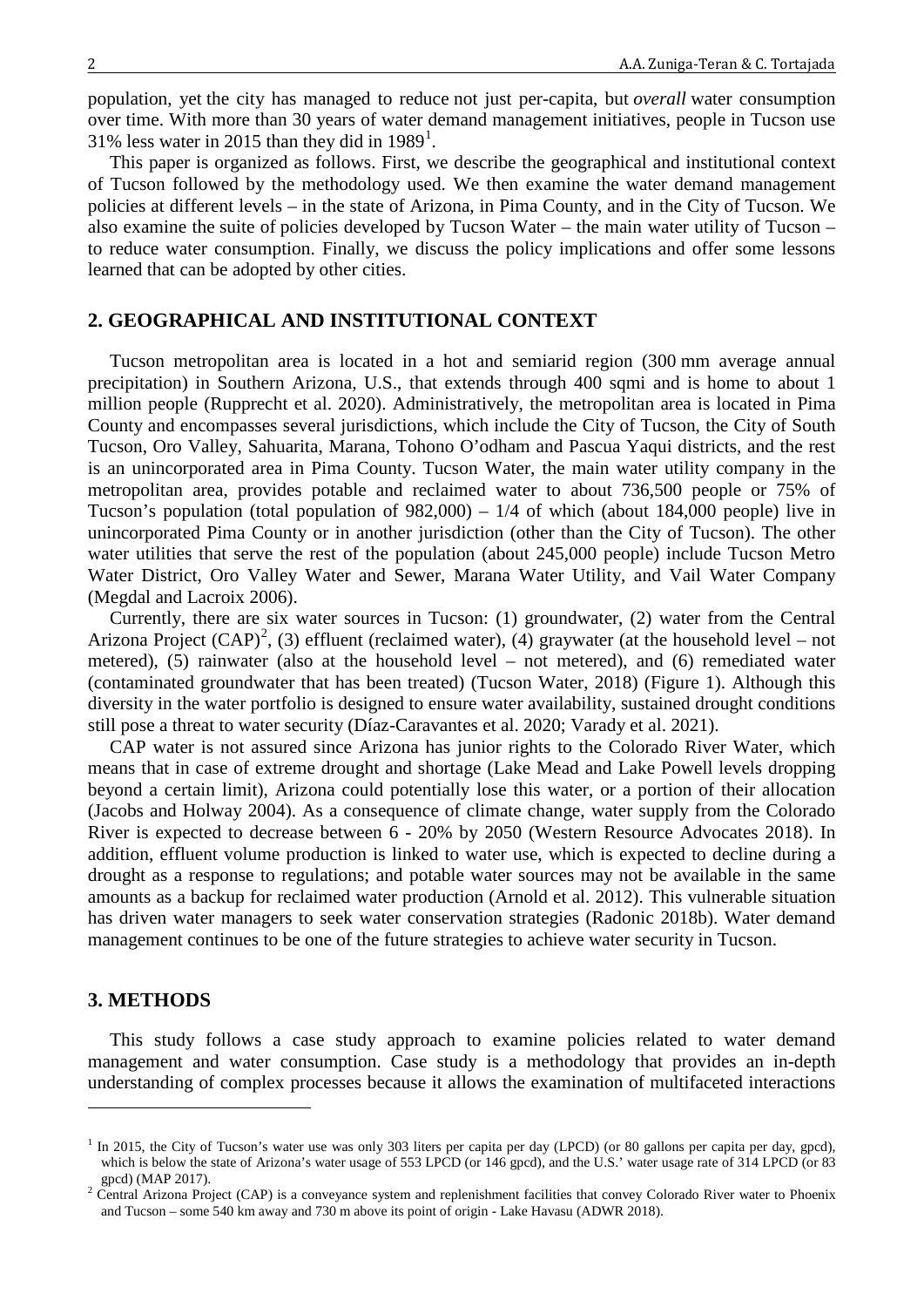in real-life environments (Radonic 2019; Ragin and Becker 1992). As mentioned earlier, Tucson is regularly affected by severe droughts, which require long-term management of its water supplies and of its demand. Therefore, we analyze water policies since the 1940s, at different levels (state, county, city, and utility), their effects on water usage, and their potential caveats. The study is qualitative in nature. It relied on personal communications from researchers working on the topic, as well as on an extensive survey and analysis of academic and policy literature. Potential limitations of the study, inherent to qualitative case study analysis in the sense that they are case specific, and findings cannot be generalized. However, in our analysis, we extract lessons learned that can be applied to other cities located in arid and semiarid environments.



*Figure 1. Water use in Tucson according to water source since the 1940s (Tucson Water 2020c).*

# **4. WATER DEMAND MANAGEMENT POLICIES AT DIFFERENT LEVELS**

Water demand can be explained by many variables including demographic characteristics (level of education, income, number of household members, age distribution in household, or cultural background). Housing characteristics also play a role in water demand (e.g., lot size, presence of a pool, pool size, greenness of vegetation). In addition, weather (temperature, precipitation and wind speed) is related to outdoor water use (Clarke et al. 2017). However, beyond demographics, housing characteristics and weather, policies also affect water demand. In this section, we examine water demand policies at the state, county, and city level. Potential caveats and assessment results are analyzed whenever possible.

#### *4.1 Water policies at the state level*

Water policies in Arizona are widely recognized as an innovative groundwater management approach (Megdal et al. 2018; Petersen-Perlman et al. 2018) (Table 1). This approach originated in 1948 with the enactment of the Critical Groundwater Code (Peacock, 1994). Building on this early policy, in 1980, Arizona became the leader in groundwater management legislation in the world,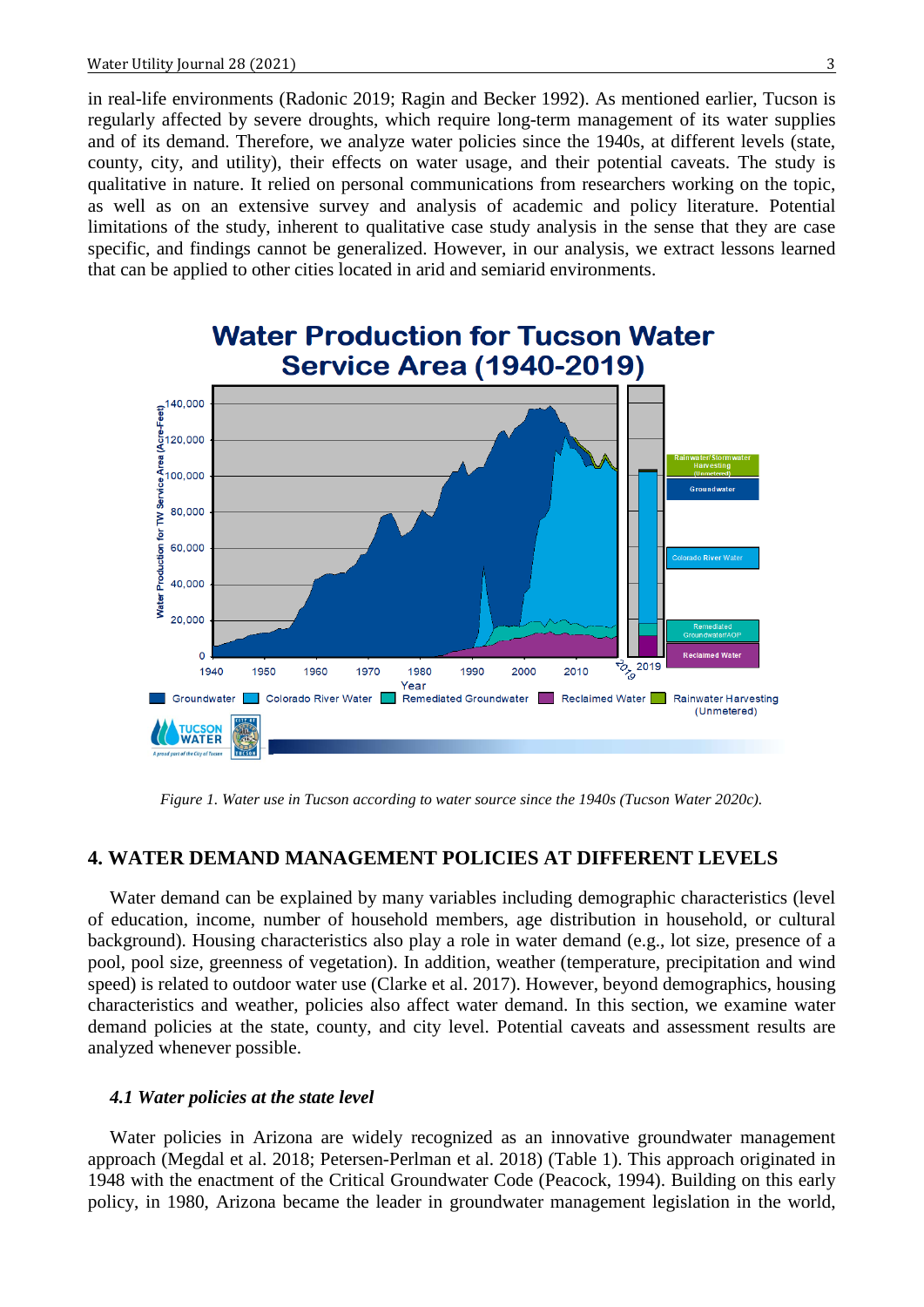<u>.</u>

with the passing of the *Groundwater Management Act*  $(GMA)^3$  $(GMA)^3$  (Kyl 1981). Also established in 1980, the Arizona Department of Water Resources (ADWR) is the institution in charge of executing the GMA (ADWR 2019). The ADWR administers water laws at the state level (except for water quality), seeks new water supplies, and creates water policies that promote water conservation (ADWR 2018). A few years later, in 1987, the Arizona Department of Environmental Quality (ADEQ) was created to regulate water quality issues across the state (ADEQ n.d.; Babbitt 2020). These two institutions – ADWR and ADEQ – have been instrumental in the enforcement of waterrelated policies at the state level.

| <b>Water policy</b>                                                                                      | <b>Description</b>                                                                                                                                                                                                                                                                                                                | <b>Caveats</b>                                                                                                                                                         | <b>Effects on water</b><br>conservation                                                                              |
|----------------------------------------------------------------------------------------------------------|-----------------------------------------------------------------------------------------------------------------------------------------------------------------------------------------------------------------------------------------------------------------------------------------------------------------------------------|------------------------------------------------------------------------------------------------------------------------------------------------------------------------|----------------------------------------------------------------------------------------------------------------------|
| Groundwater<br>Management Act<br>(ADWR 2018)                                                             | A law created in 1980 that aims to manage<br>groundwater use sustainably. It identifies five<br>Active Management Areas (AMAs) and three<br>Irrigation Non-expansion Areas (INAs)                                                                                                                                                 | There is a considerable area<br>in the state outside these<br>AMAs that is not managed<br>by the law. Also,<br>environmental uses are not<br>considered (Babbitt 2020) | These policies<br>combined have<br>significantly improved<br>the condition of the<br>aquifers of AMAs<br>(ADWR 2018) |
| Groundwater<br>Management Code<br>(ADWR 2018)                                                            | Everyone within an AMA who withdraws<br>groundwater from a non-exempt well (a well<br>with a capacity of more than 35 gallons per<br>minute), must report their annual water use<br>and pay a groundwater withdrawal fee.<br>Enforcement action by a civil penalty of \$10K<br>per day of violation                               | This is a "goal" not a<br>mandatory requirement and<br>there is a significant number<br>of exempted wells<br>withdrawing groundwater<br>without control                |                                                                                                                      |
| <b>Underground Water</b><br>Storage, Savings,<br>and Replenishment<br>Program (ADWR<br>2018)             | Promotes the savings, storage, and<br>replenishment of water in the aquifers to<br>prevent groundwater overdraft. The program<br>allows recharge in one area and the recovery<br>of the same amount elsewhere. The program<br>also allows users to accommodate seasonal<br>water demand by storing water and using it<br>later on | There is a hydrologic<br>disconnect between the<br>storage and the recovery,<br>facilities which has not been<br>solved                                                |                                                                                                                      |
| Assured and<br>Adequate Water<br><b>Supply Program</b><br>(ADWR 2018)                                    | Requires developers within an AMA to<br>demonstrate that there is assured water supply<br>for the next 100 years from renewable sources<br>- surface, CAP, effluent                                                                                                                                                               | This safe yield is not<br>required outside the AMAs,<br>so overall, Arizona may face<br>aquifer depletion in some<br>areas                                             |                                                                                                                      |
| Arizona<br>Department of<br><b>Water Resources</b><br>(ADWR)'s<br>Conservation<br>Program (ADWR<br>2019) | The program's goal is to encourage the<br>efficient use of water resources. It provides<br>information about conservation regulations<br>and resources through outreach, conservation<br>assistance, and education. They collaborate<br>with other organizations at the regional and<br>national levels (ADWR 2019)               | None found                                                                                                                                                             |                                                                                                                      |
| <b>Reclaimed Water</b><br>Program (Graf<br>2016)                                                         | Arizona is a leader in the use of reclaimed<br>water for beneficial use with stringent<br>treatment and quality standards regulated and<br>managed by ADEQ                                                                                                                                                                        | None found                                                                                                                                                             | 83% of reclaimed water<br>is recharged or used,<br>decreasing potable<br>water demand                                |
| Graywater reuse<br>"soft permitting"<br>(Bell 2018)                                                      | Regulations to address the potential health<br>risks associated with the use of 4reywater for<br>landscape irrigation and allowing small scale<br>4 reywater reuse without a permit (Bell 2018)                                                                                                                                   | None found.                                                                                                                                                            | Graywater reuse is seen<br>as a significant way to<br>reduce water demand                                            |

*Table 1. Water policies at the state level, their caveats and the observed effects on water conservation*

<span id="page-3-0"></span><sup>&</sup>lt;sup>3</sup> The GMA's overarching goal is to prevent groundwater depletion through long-term reduction plans (Chapter 2, Article 9), which include present and future withdrawals. In terms of current withdrawals, the GMA outlines five-year conservation plans with stringent conservation measures along with a pumping tax (§45-561); and in terms of future withdrawals, the GMA requires new subdivision development to demonstrate 100 years of assured water supply (§45-576) (Kyl 1981).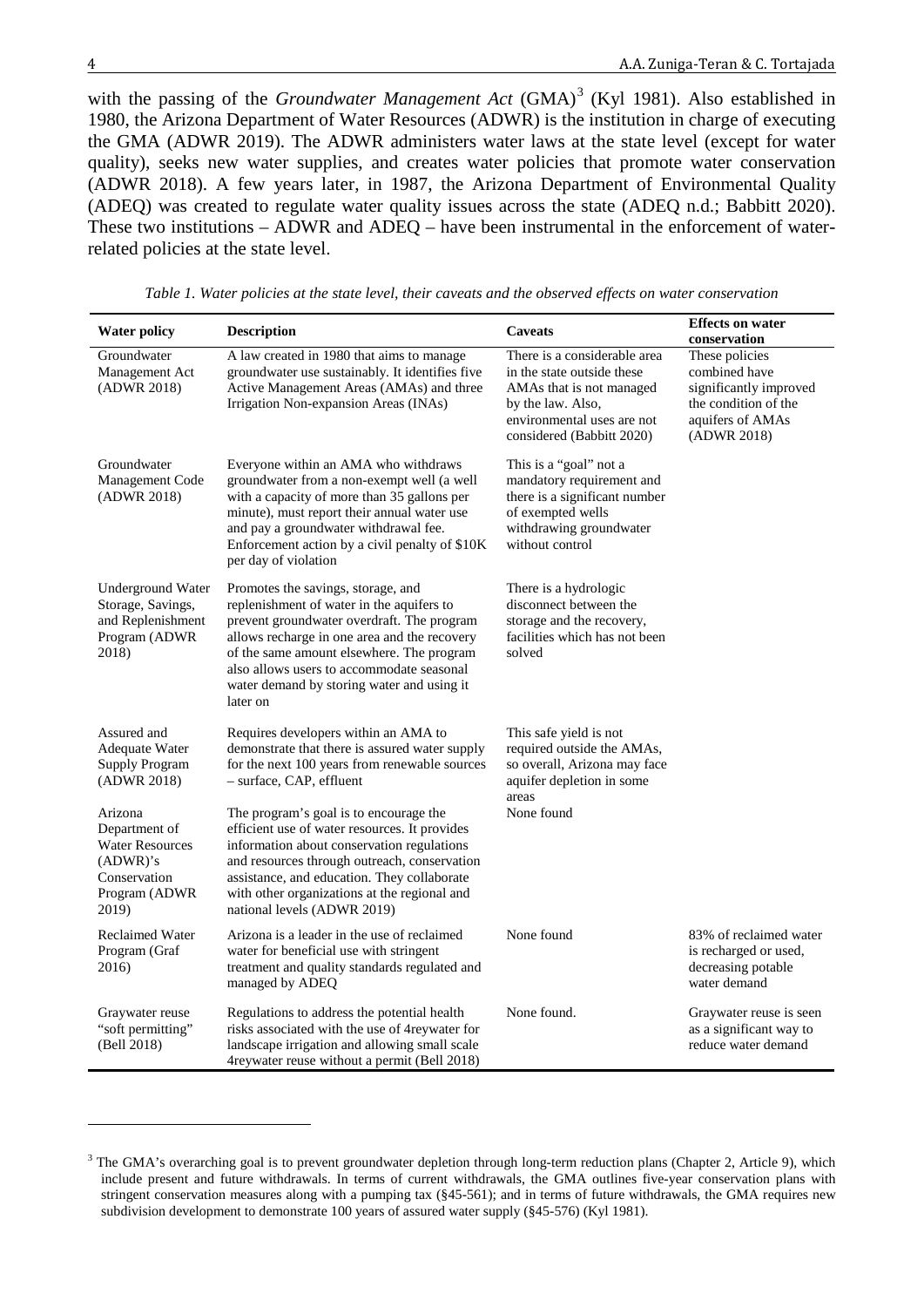The passing of the GMA in 1980 was an impressive action that was possible by a combination of factors (Kyl 1981; Peacock 1994). The 1970s water crisis (severe groundwater depletion and land subsidence) was almost impossible to solve, but the legislature created a statutory process to get a state-wide debate that involved all recognized stakeholders at the time (Babbitt 2020). This democratic process was remarkably effective as it resulted in the passing of a law that has been effective for 40 years.

Although the GMA (or *the Act*) and *the Code* are terms that are often used interchangeably, the Act refers to the legislative package passed in 1980, while the Code refers to the laws compiled in Arizona Revised Statute (ARS), principally Chapter 45. Basically, the Code includes the provisions of the GMA and subsequent legislation relating to groundwater (Megdal 2020). For example, the 1980 GMA designated four Active Management Areas (AMAs) (one AMA was added later on) (Eden 2020). The Code mandates that all users within an AMA, who withdraw groundwater from a nonexempt well (a well with a capacity of more than 35 gallons per minute), must report their annual water use and pay a groundwater withdrawal fee (ADWR 2018).

The Code's main goal is to achieve *safe-yield*, which is defined as "to achieve and thereafter maintain a long-term balance between the annual amount of groundwater withdrawn in the active management area and the annual amount of natural and artificial recharge" (ADWR 2018: 20). The Code requires the Director to adopt mandatory requirements for water users, including conservation (or demand management) requirements for users withdrawing, distributing and receiving groundwater in the AMAs (ADWR 2018). Today, there are five AMAs in the state that monitor groundwater use, in terms of safe yield in the most populous areas – one of which is Tucson AMA (Figure 2). As mentioned above, the AMAs are ruled by the Code, which aims to avoid groundwater depletion and allow the allocation of groundwater resources to meet the state's needs effectively.

An important caveat of the Code is that safe yield is required within the AMAs, so there may be excessive extraction in one area and the required recharge being done somewhere else. Eventually, this situation can lead to unsustainable results again. Shortcomings of the Code include a policy void in terms of water transfers, where the rural community protests the ongoing water transfers, from agricultural to municipal (Babbitt 2020). The GMA mandates that CAP water provides assured water supply to all member communities in central Arizona (e.g., municipalities, industry, farmers, Tribes), but the fact is that farmers have seen their water rights decrease as cities grow. Gradually, groundwater uses in the state have shifted from agricultural to municipal. So, there is a conflict between legitimate points of view and there is no policy in place to solve this conflict. Another shortcoming of the Code is the lack of water allocated for environmental uses. Historically, water policy in Arizona has been an insider player, with no participation by communities or environmental groups that could advocate for a cut to the river. Babbitt – the governor of Arizona who passed the GMA in 1980 – acknowledges that this situation needs to change (Babbitt 2020).

At the regional level, Arizona has contributed with an innovative water management strategy known as the *Underground Water Storage, Savings, and Replenishment Program* (or water banking) (Díaz-Caravantes et al. 2020; Megdal et al. 2014). To manage CAP water, the state of Arizona developed an institutional and regulatory framework, which allows the storage of water for the neighboring state, Nevada. When Nevada wants to withdraw their share of banked water, they will increase their allotment of Colorado River water and Arizona will have rights to the stored water in their aquifers (Megdal et al., 2014). An unsolved issue for water banking is the hydrologic disconnect between replenishment and the future needed extractions (Avery et al. 2007). Recharge can only take place where the facilities and needed infrastructure were built, but the extractions may be needed elsewhere.

Arizona is one of the leaders in the U.S. in adopting policies that support the use of different water sources for non-potable uses, expanding the water portfolio in the state. For example, Arizona supports the use of reclaimed water – or treated wastewater – to save potable water and distribution costs because of the proximity of treatment plants to potential end users (Chapman 2005). It has been proved that properly treated reclaimed water does not present toxic industrial chemicals,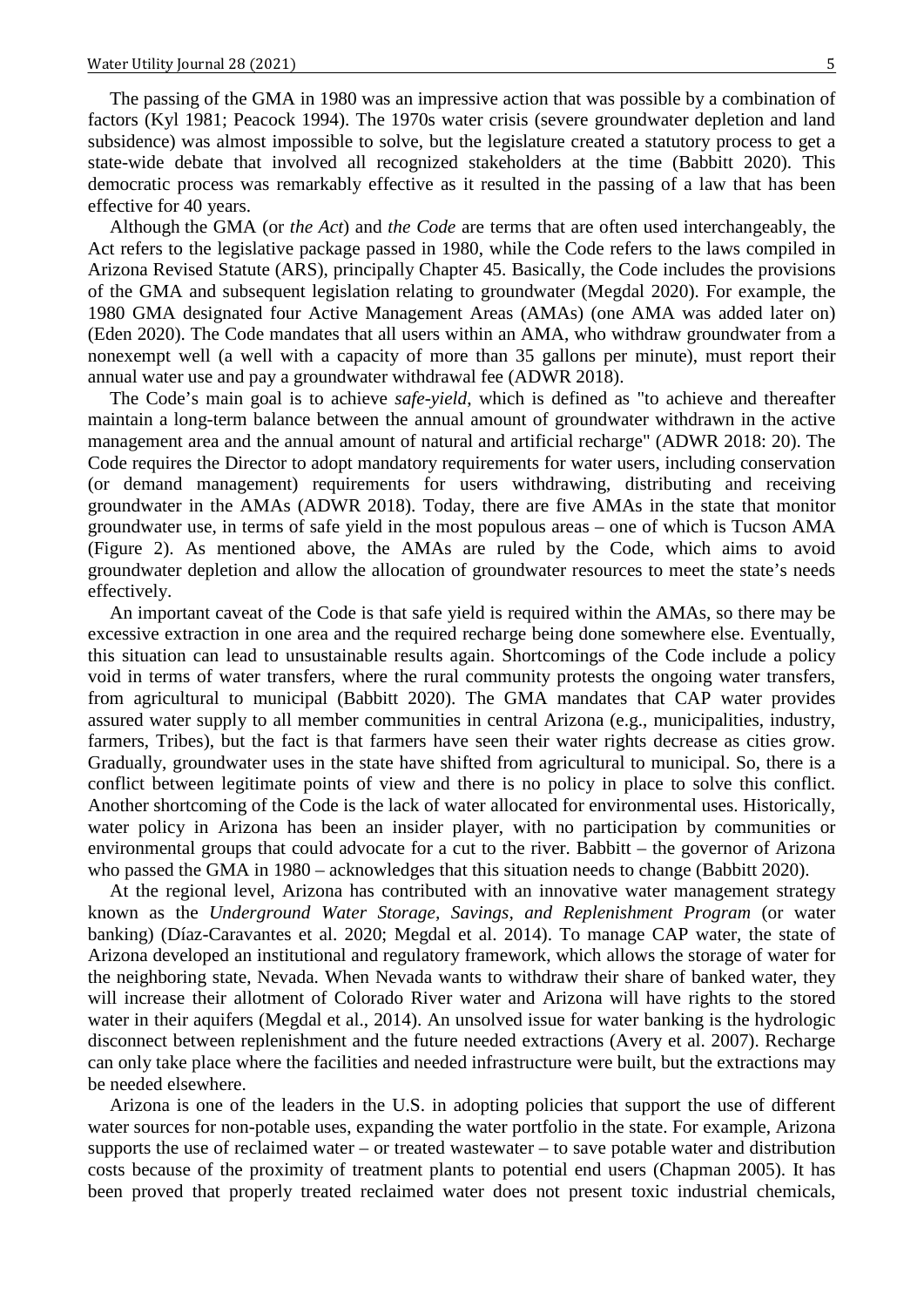organic materials or endocrine substances (EPA 2012). Arizona also supports the direct use of graywater at the household level, which is not metered. This practice was legalized in 2001 when the ADEQ allowed small-scale graywater reuse without a permit. Graywater reuse is now seen as a significant way to reduce water demand and energy costs in Arizona.



*Figure 2. Location of the five Active Management Areas (AMAs) and the three Irrigation Non-expansion Areas (INAs) (ADWR 2018).*

### *4.2 Water policies at the county level*

Pima County has promoted and supported water conservation policies through the ongoing collaboration between different organizations and across several jurisdictions (Table 2). These policies address water wasting and the protection of riparian ecosystems that support the hydrological cycle.

The *Drought Response Plan* and *Water Wasting* - Ordinance 10380, Chapter 8.7 (Pima County 2007) are a guidance and regulation respectively to reduce water wasting according to the drought stage that is being experienced (Pima County 2020a). According to the Drought Response Plan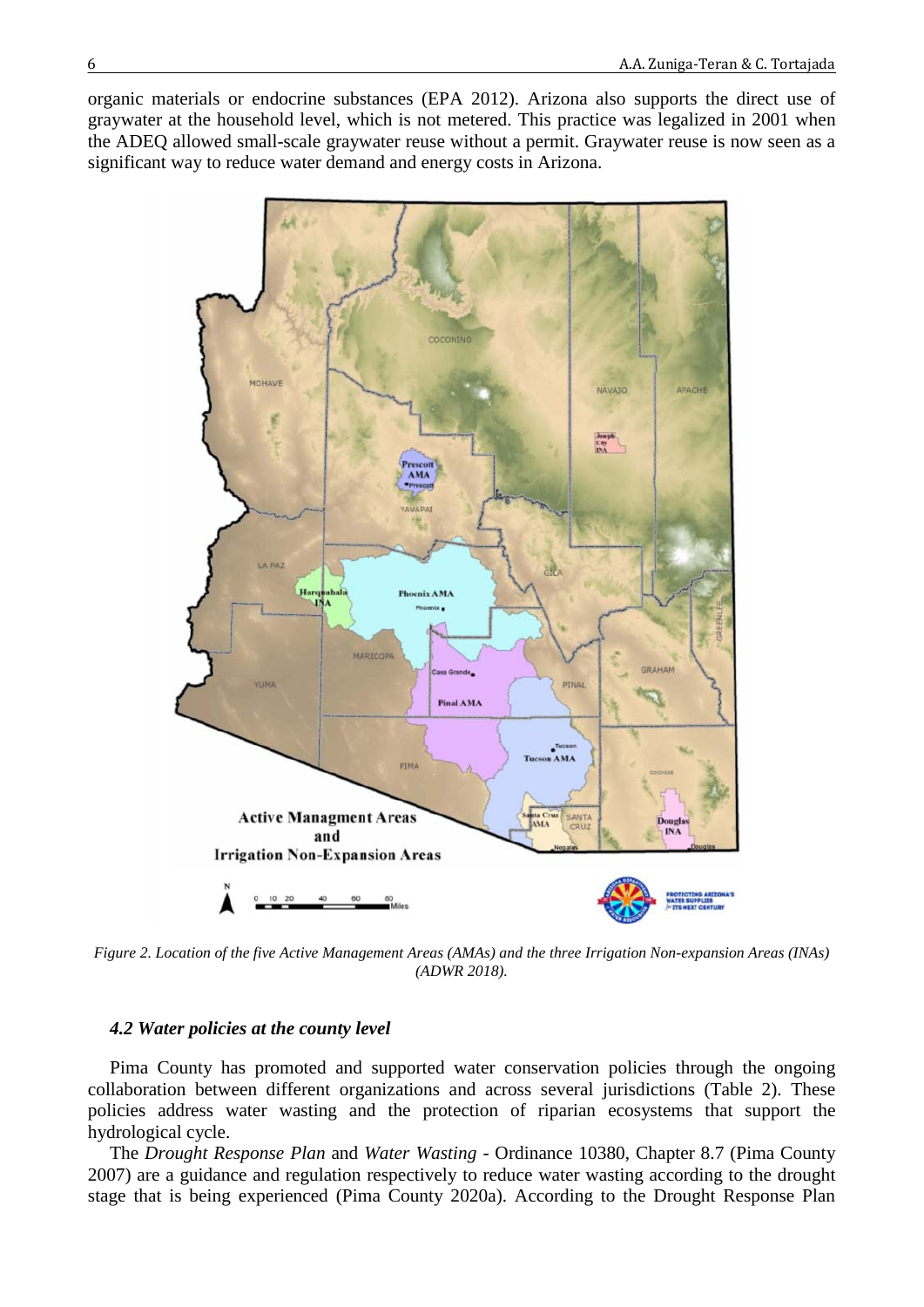there are four drought stages that go from "abnormally dry" to "extreme". Under each stage, the ordinance mandates water use strategies from voluntary (stage 1) to mandated (stage 2-4) (Pima County 2020a). There are policies in place for enforcement of this regulation. Violators get an infraction and are subject for discontinuation of water service. Infractions vary according to the drought stage (Pima County 2020a).

| <b>Water policy</b>                                        | <b>Description</b>                                                                                                  | <b>Caveats</b>                                                                                      | <b>Effects on water</b><br>conservation                                                                   |
|------------------------------------------------------------|---------------------------------------------------------------------------------------------------------------------|-----------------------------------------------------------------------------------------------------|-----------------------------------------------------------------------------------------------------------|
| Drought Response Plan<br>(Pima County 2007)                | A four-stage plan drought monitoring<br>system                                                                      | After years of declared<br>Drought Stage 1 (since)<br>in 2006), this condition<br>is the new normal | Decline in gallons per capita<br>per day (gpcd) among<br>Tucson Water's customers<br>(Arnold et al. 2012) |
| Water Wasting Ordinance<br>(Pima County 2007)              | Regulation that is linked to different<br>stages outlined in the Drought<br>Response Plan to avoid water<br>wasting | Very difficult to enforce<br>at the household level                                                 | Unknown                                                                                                   |
| GI Action Plan for Pima<br>County (Pima County 2018)       | Set of policies designed to support<br>the wide implementation of green<br>infrastructure (GI)                      | Voluntary policies                                                                                  | Unknown                                                                                                   |
| Sonoran Desert<br>Conservation Plan (Pima)<br>County n.d.) | Land use plan that protects riparian<br>habitat from development                                                    | None found                                                                                          | Unknown                                                                                                   |
| Zoning Code (Pima County<br>2020 <sub>b</sub>              | Changes to the code that eliminate<br>barriers to sustainable practices,<br>including rainwater harvesting          | None found                                                                                          | Unknown                                                                                                   |

*Table 2. Water policies at the county level, their caveats and the observed effects on water conservation*

Pima County has supported legislation and programs that protect and promote ecosystem health at the regional and city levels. Pima County is a leader in environmental land use planning, which protects riparian ecosystems and hence water resources. The *Sonoran Desert Conservation Plan* is used to guide urban growth in Tucson (Pima County n.d.). Although the main motivation of this land use plan is to comply with federal regulations to protect endangered and threatened species (Fish and Wildlife Services n.d.), by protecting riparian habitat from development, it also supports hydrological processes that support aquifer health.

At the city level, support for ecosystem health takes form in green infrastructure (GI). GI is defined as "an array of technologies and practices that use or mimic natural systems to manage rain sand stormwater in situ" (Radonic 2018b: 172). It is thought to reduce potable water for landscape irrigation and infiltrate stormwater into the aquifer, thereby augmenting water supply. However, developing policies for its wide implementation has not been easy. Historically, Pima County has relied on bonds to finance large infrastructure projects and a variety of programs that enhance the quality of life of county residents and provide a large number of construction-related jobs. But the County's credit ratings and low-interest rates are in jeopardy as a consequence of climate disruptions – if the county does not have adaptation plans in place, they do not get the bonds (Pima County 2018). The development of the *GI Action Plan for Pima County* – a plan that promotes GI and fulfils climate change adaptation mandates outlined by the Arizona Board of Supervisors' Climate Resolutions 2017-39 and 2017-51 (Pima County 2018) – was the result of intense collaboration between different governmental and non-governmental organizations. In addition to the economic incentive, implementation of GI meets several goals outlined in the long-range Comprehensive Land Use Plan for the county including water resources. This land use plan, also known as Pima Prospers, has an overarching goal of fostering healthy communities with a focus on the economy (Pima County et al. 2015).

Rainwater harvesting in Pima County and other dry regions is related to GI. In the U.S., rainwater harvesting is associated to water conservation in water-scarce regions, while wet regions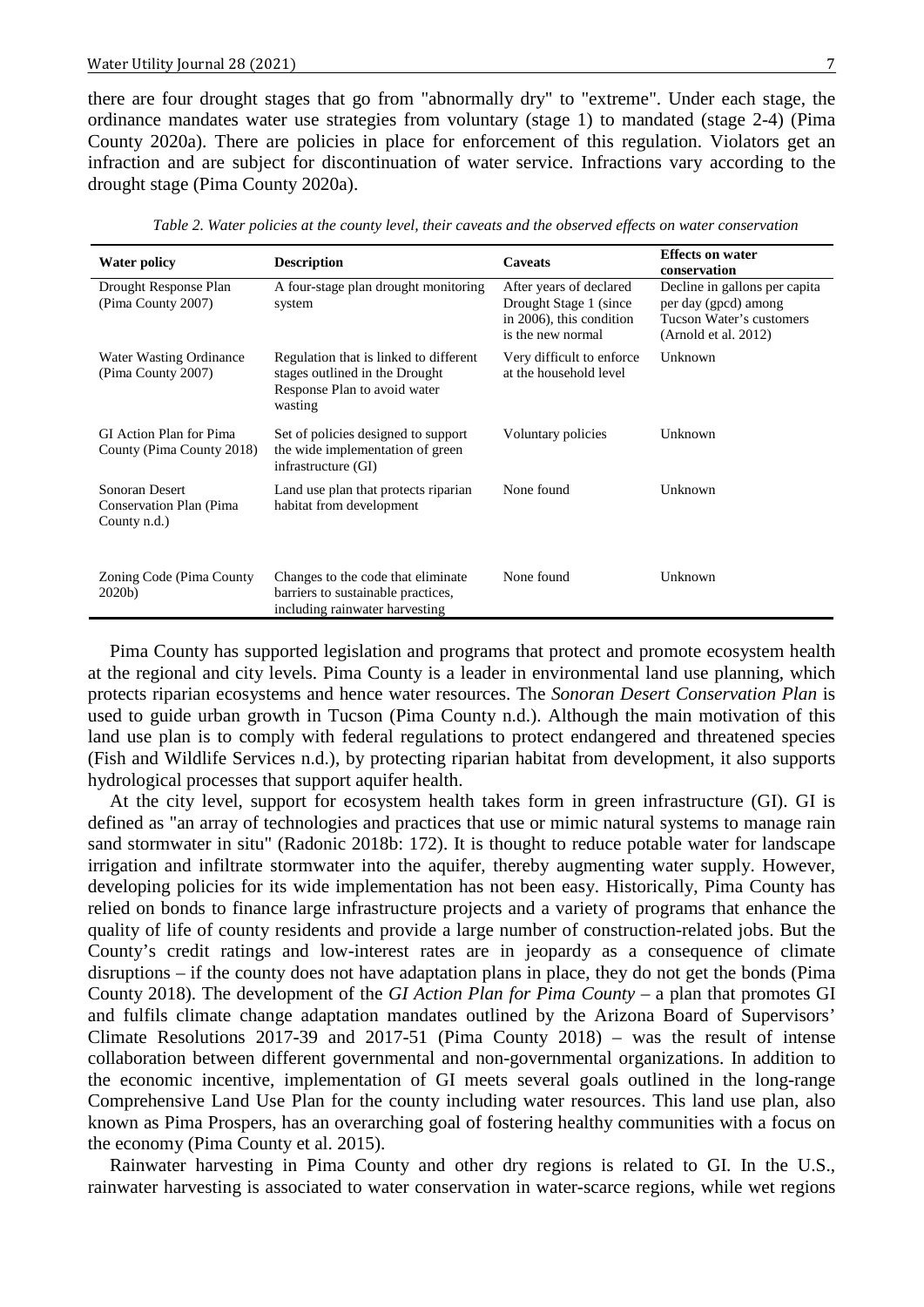<u>.</u>

promote GI to comply with water quality mandates. GI has proliferated across the U.S. during a time when infrastructure is ageing and funding to upgrade it is declining and is becoming part of water governance system as it transitions from an informal practice to a formal one promoted by water utilities and local governments (Radonic 2018b). For these reasons, Pima County, Tucson Water and other local organizations are collaborating to promote the wide implementation of GI in Tucson.

Pima County recognized the need to promote sustainable practices in Tucson and other municipalities in the county. On Sept 10, 2013, Pima County Board of Supervisors approved changes to the *Zoning Code* to eliminate barriers and allow voluntary green building practices that conserve water including rainwater harvesting systems, cisterns, clothes lines 6 ft or less in height, and vegetated green roofs (Pima County 2020b); all of which were not allowed before the approved changes.

### *4.3 Water policies at the city level*

In this section, we examine the water demand policies, most related to GI, that have been developed by different organizations in Tucson (Table 3). One of the earliest policies aimed to reduce water demand for irrigation is the *Xeriscape Landscaping and Screening Ordinance 7522,*  which was effective in 1991 (City of Tucson Water Department 2013). This regulation mandates that all new (after 1991) multifamily, commercial, and industrial development in Tucson use desert plants in their landscape design. This land use code is part of Tucson City Code and allows only 2.5% of turf in commercial facilities, and 5% in multifamily facilities. This regulation also requires the introduction of trees in yards and street frontages, in parking lots (one for every 15 spaces), and requires dust control through ground cover (e.g., gravel) (City of Tucson n.d.). Because irrigation is the largest use of municipal water, this ordinance has played a major role in the overall reduction of water consumption in Tucson. According to Rupprecht et al. (2020), a reduction of the peaking factor from 1.6 to 1.4 is a consequence of a decrease in outdoor use during the summer season, which is equivalent to water savings of 81.6 mgd (Rupprecht et al. 2020).

On June 1, 2010, the City of Tucson passed the *Commercial Rainwater Harvesting Ordinance 10597*, which mandates commercial development to meet 50% of irrigation demand with rainwater (City of Tucson 2013; City of Tucson Planning and Development Services Department 2008). Because of the mandate, this ordinance has likely resulted in 50% of water savings in commercial development.

The *Rainwater Harvesting Rebate Program* was launched by Pima County Cooperative Extension / Smartscape Program in collaboration with Tucson Water. The rebate program aims to reduce water consumption by using rainwater and stormwater for landscape irrigation (Radonic 2018a). However, an internal evaluation of the program shows that water consumption did not decrease, instead it increased in households that participated in the program<sup>[4](#page-7-0)</sup>. Program participants perceived the program as successful, not so much in terms of a reduction of potable water consumption, but more as an enabler of a desert oasis that enhances their quality of life (Radonic 2018a). An econometric analysis conducted by Montgomery & Associates on the same rebate program found that, over time, the program is significantly associated to a reduction in water demand in Tucson of an average of 748 gallons per month, averaged across the year (Weiser 2018). From talking to the customers, the author found that the program has caused a change in behavior – people are more aware of their irrigation patterns and their use of potable water, and they are now more involved in this practice (Weiser 2018). An important caveat of the rebate program is that it has shown equity issues at the city scale. The funds for this program come from a conservation fee

<span id="page-7-0"></span><sup>&</sup>lt;sup>4</sup> Participants of the program, in average, use more water monthly than the single-family average – low water users who participated in the program used up to 7.99 centum/hundred cubic feet (ccf) (equivalent to 748 gallons), while medium water users consumed up to 14.99 ccf, and high water users consumed up to 30 ccfs (Radonic 2018a).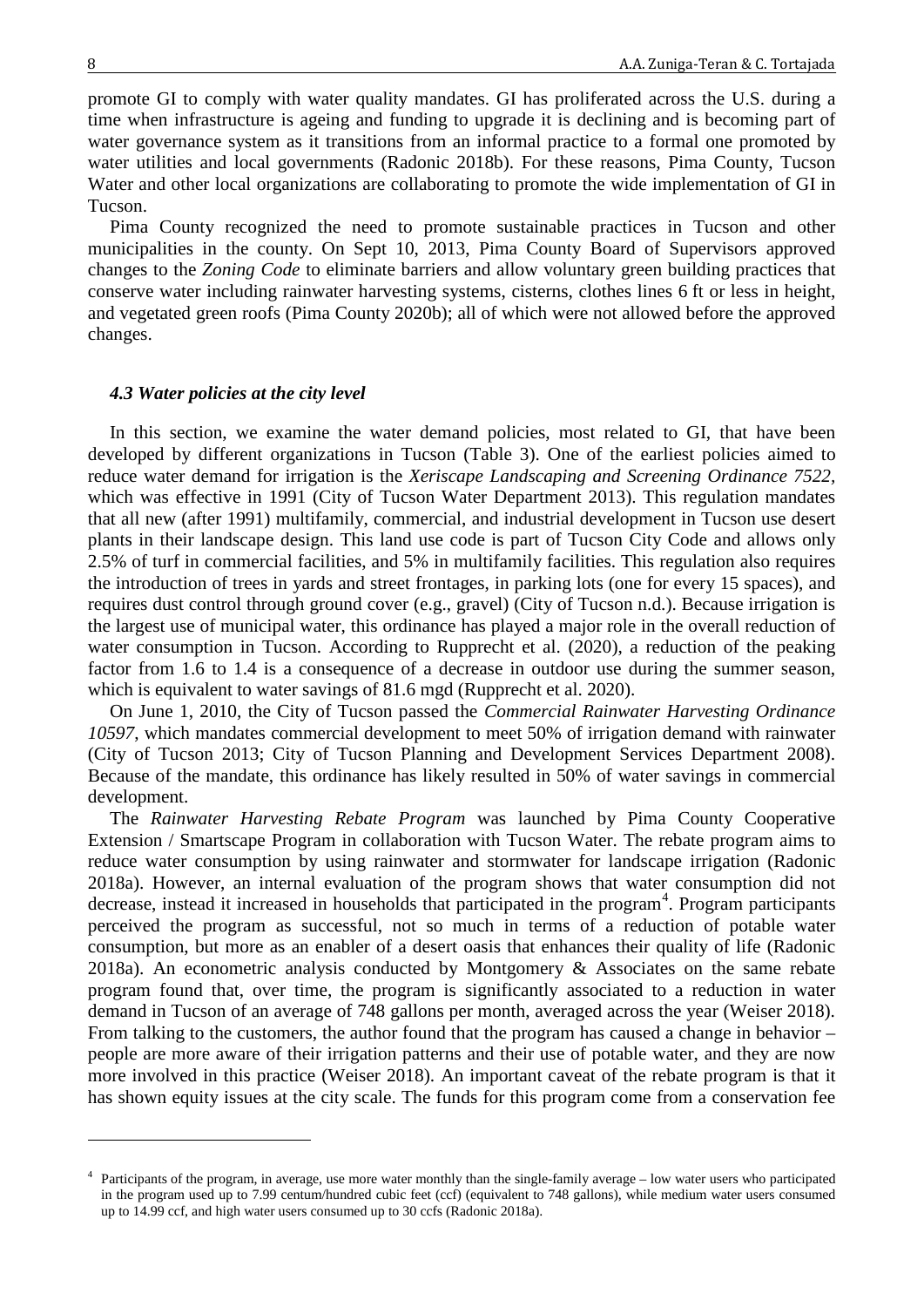charged to every Tucson Water customer on their water bill (described below). However, mostly wealthy customers have applied for this program (Elder and Gerlak 2019). Reasons for this lack of participation from low-income families are complex, but these include land tenure (low-income families are more likely to rent their homes), language barriers, immigration status, and more pressing issues to attend to (Gerlak and Zuniga-Teran 2020).

| <b>Water policy</b>                                                                                                                   | <b>Description</b>                                                                                                                                           | <b>Caveats</b>                                                                                                           | <b>Effects on water</b><br>conservation                                                                                                  |
|---------------------------------------------------------------------------------------------------------------------------------------|--------------------------------------------------------------------------------------------------------------------------------------------------------------|--------------------------------------------------------------------------------------------------------------------------|------------------------------------------------------------------------------------------------------------------------------------------|
| Xeriscape Landscaping and<br>Screening Ordinance 7522<br>(City of Tucson n.d.)                                                        | Regulation that mandates the use of<br>drought-tolerant plants in landscape<br>design                                                                        | Only applicable to<br>multifamily,<br>commercial, and<br>industrial development                                          | Water used for landscape<br>irrigation has been reduced                                                                                  |
| <b>Commercial Rainwater</b><br>Harvesting Ordinance<br>10597 (City of Tucson<br>Planning and Development<br>Services Department 2008) | Regulation for commercial<br>development to use passive<br>rainwater systems to irrigate<br>landscapes                                                       | None found                                                                                                               | 50% of water savings for<br>outdoor uses in commercial<br>development                                                                    |
| <b>Rainwater Harvesting</b><br>Rebate Program (City of<br>Tucson 2020)                                                                | Applicants get reimbursed for<br>installing rainwater harvesting<br>systems in their homes                                                                   | This program has shown<br>equity issues                                                                                  | Average saving of 748<br>gallons per month (Weiser<br>2018)                                                                              |
| <b>Residential Graywater</b><br>Ordinance 10597 (City of<br>Tucson 2018)                                                              | New homes are built with a<br>plumbing dual system that allows<br>users to use graywater for landscape<br>irrigation, with potential water<br>savings of 40% | The ordinance does not<br>require the installation<br>of the system, only the<br>possibility of installing<br>the system | Only about 10.5% of the new<br>homeowners use the system,<br>some 72,000 lt (or 19,000<br>gallons) per household per<br>year (Bell 2018) |
| Stormwater Management<br>Program (TDOT n.d.)                                                                                          | Promotes the use of GI along the<br>rights-of-way and boulevards in the<br>transportation network                                                            | Difficult to get curb cut<br>permits for GI                                                                              | Unknown                                                                                                                                  |
| Stormwater quality<br>Ordinance 10209 (Mayor &<br>Council and City of Tucson<br>2005)                                                 | Ensures that non-point source<br>pollutants do not enter the drainage<br>system                                                                              | None found                                                                                                               | Unknown                                                                                                                                  |
| Conserve to Enhance (C2E)<br>n.d.                                                                                                     | Funding opportunity for GI at the<br>neighborhood scale                                                                                                      | May result in equity<br>issues                                                                                           | Unknown                                                                                                                                  |
| Low-Income Rainwater<br>Harvesting Program (SERI<br>n.d.                                                                              | Provides financial support (grants)<br>and loans) to low-income families to<br>implement residential rainwater<br>harvesting                                 | Only funds active<br>systems that require<br>space and maintenance                                                       | Unknown                                                                                                                                  |
| Land Use Code (City of<br>Tucson 1995)                                                                                                | Land use regulation body that<br>requires stormwater harvesting to be<br>used for irrigation                                                                 | None                                                                                                                     |                                                                                                                                          |
| National Standard<br>Plumbing Code (IAPMO<br>2020)                                                                                    | Instructions for the construction of<br>efficient plumbing systems                                                                                           | None found                                                                                                               | Unknown                                                                                                                                  |
| Green buildings (USGBC<br>2020)                                                                                                       | Demonstrate water savings from<br>calculated baselines and monitor<br>water use using subsystem metering                                                     | Green building<br>certification is<br>expensive, so it is not<br>pursued by most<br>developments                         | From 30 to 100% of water<br>savings for outdoor uses, and<br>from 20 to 50% of water<br>savings for indoor uses                          |

*Table 3. Water policies at the city level, their caveats and the observed effects on water conservation*

The *Residential Graywater Ordinance* (11089 §P2601.2.1) aims to reduce extraction and increase recharge (City of Tucson 2018). Graywater provides an additional water source at the household level, which can be used for non-potable uses, such as irrigation (Bell 2018). In Tucson, landscape irrigation represents 40% of the residential water use, which is less than the state's (60%), because in Tucson, most landscapes use desert plants since the 1990s (see Xeriscape Ordinance above). Therefore, using graywater for landscape irrigation at the household level can save up to 40% of water.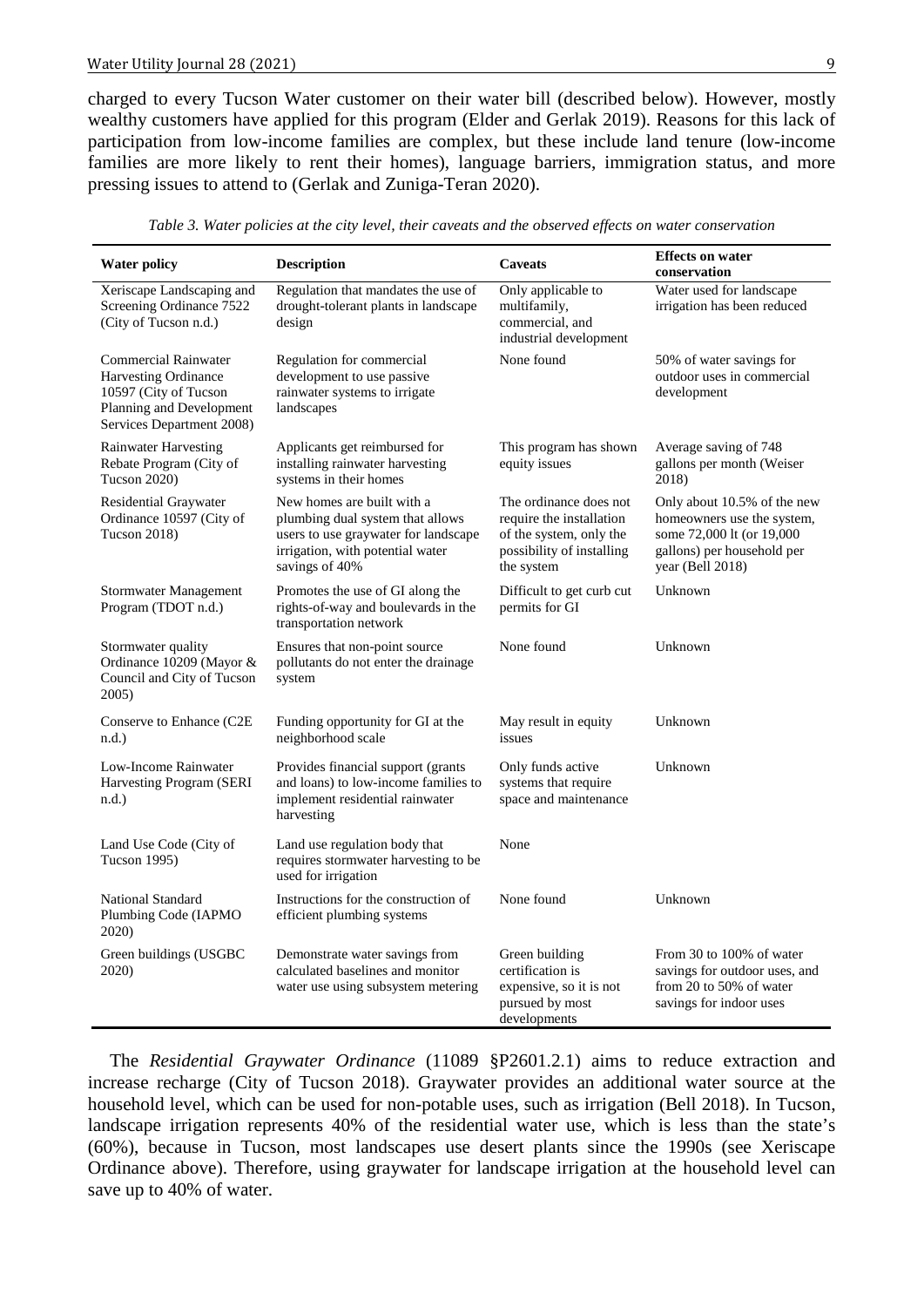Retrofitting existing homes for graywater use for toilet flushing entails a large cost, but new homes can easily be designed with dual plumbing systems that include laundry-to-landscape and using gravity at a low cost. This practice can save up to 19,000 gallons (72,000 lt or 19,000 gallons) of water per household (2.5 people) per year (Bell 2018). With a simple plumbing modification, graywater from the allowed fixtures (clothes washer, bathtub, shower, and sink) can be directed to the landscape instead of the sewage system (Little 2016). Even though new constructed homes (after 2010) in Tucson have the plumbing for graywater reuse in place, most residents do not use it. An assessment of this ordinance indicates that only 10.5% of the sample population actually used their graywater. Barriers range from policy, community, organizations, interpersonal, and individual (Bell 2018). Most of the sample population (89.47%) reported not using their graywater system because they were unaware of this possibility (Bell 2018). The main caveat found is that the ordinance does not require the installation of the system, only *the possibility* of installing the system.

The *Stormwater Management Program* was launched by the City of Tucson, Department of Transportation (TDOT) (Hester et al. 2012; TDOT n.d.), to promote the use of rights-of-ways and boulevards as vegetated spaces designed to capture runoff and infiltrate stormwater. Although the focus of the program is to keep non-point source pollutants out of the drainage system, this practice helps to augment aquifer levels, hence water supply for Tucson. In addition, as this practice is complemented by trees and other plants that require no irrigation, this lack of irrigation of urban forestry reduces water demand. Results of this program in terms of the precise amount of recharged water are uncertain.

A related policy is the *Stormwater Quality Ordinance 10209* (Tucson Code Chapter 26, Article II) (Mayor & Council and City of Tucson 2005), which mandates that business, facilities and construction sites do not contribute with non-point source pollutants (oil, grease, trash, and sediment) to the drainage system (TDOT n.d.). However, this practice of GI has been found to be difficult to implement because of stringent regulations on width of right-of-way that result in the denial of curb cut permits (Gerlak and Zuniga-Teran 2020). Indeed, transportation engineers have been known to be the last adopters of GI practices, mainly as a consequence of maintenance requirements (Gerlak and Zuniga-Teran 2020).

*Conserve to Enhance (C2E)* is a grant program to fund GI in Tucson that is possible through a collaboration between Tucson Water, local non-profit organizations, and the University of Arizona's Water Resource Research Center. This program provides grants (of about \$10,000) for the implementation of GI in neighborhoods located in close proximity to a natural drainage system (C2E n.d.). The partner organizations raise funds every year to promote GI in neighborhoods whose residents are well-organized and committed to GI maintenance (Zuniga-Teran and Staddon 2019). A caveat of this program is that it is not equitable, since low-income communities in Tucson are less likely to be organized and they seldom apply for funds (Gerlak and Zuniga-Teran 2020).

The City of Tucson is working hard to address equity issues in collaboration with local NGOs. They launched the *Low-Income Rainwater Harvesting Program* to provide grants and loans to lowincome families to be able to apply to the rebate program. This program is administered by the local NGO, Sonora Environmental Research Institute (SERI) (SERI n.d.). However, a caveat is that it is focused on active systems (cisterns, tanks) that require space and maintenance, and low-income households usually have less space in their yards and less time available for maintenance, reinforcing injustices (Gerlak and Zuniga-Teran 2020).

The City of Tucson follows the *National Standard Plumbing Code* (IAPMO 2020), which ensures the correct installation of plumbing systems to promote sustainable practices. In Tucson, this code is known as Plumbing Code (Ordinance 7178), and mandates efficient plumbing fixtures (1.6 gallon flush toilets, and 2.5 gallon per minute showerheads), which are related to lower water consumption (City of Tucson 2013).

In Tucson, 60-70% of the municipal water use is related to residential buildings (Bell 2018), so buildings are big actors in water-saving initiatives. In 2006, the City adopted the Leadership in Energy and Environmental Design (LEED) silver standards for all new city-owned buildings and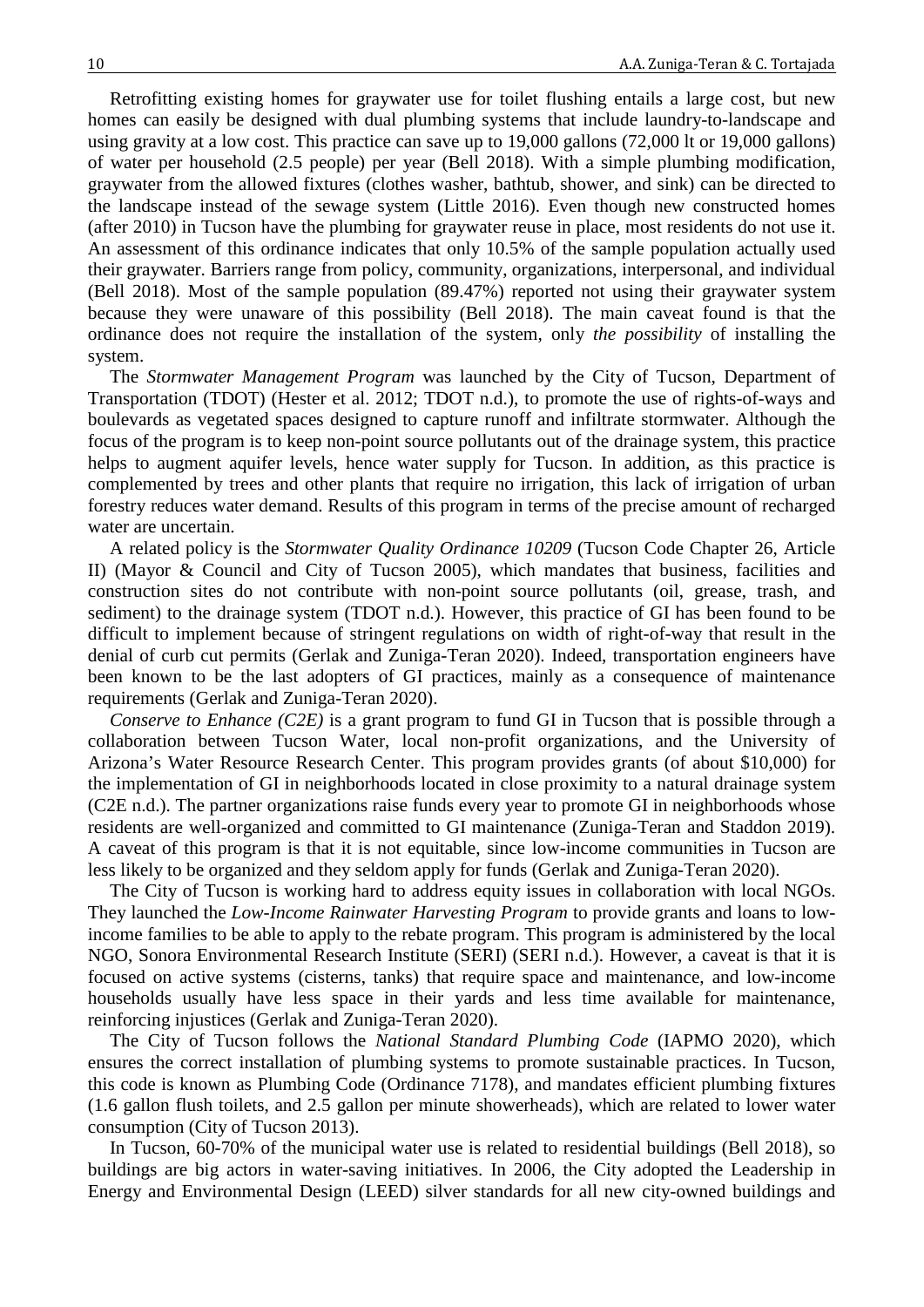renovations over 5,000 square feet. Since 2008, the city and other organizations and developers in Tucson have built 289 LEED certified buildings in this city<sup>[5](#page-10-0)</sup>. To be LEED certified, buildings have to include water conservation strategies including both outdoor and indoor water use reduction, and building-level water metering.

#### *4.3 Water utility's suite of water demand management policies*

Tucson Water has over 110 years of experience, produces 90K acre-feet (AF) of water annually and serves around 710,000 residents within its service area (Clarke et al. 2017). Overall, Tucson Water's production declined 23.3% from 2005 to 2015 as a result of water conservation programs, community outreach campaigns, tiered rate structures, national plumbing code changes, technology improvements and other policies (Rupprecht 2020). Amidst success in water savings, Tucson Water believes that all of the conservation outcomes can still be enhanced. Water demand management is still listed as one of the recommendations for the 2012 Updated Water Plan 2000-2050, which include the expansion of conservation programs, leak reduction (lost and unaccounted water), rainwater harvesting, and public information programs (City of Tucson 2013).

The diversification of the water portfolio in Tucson has played a key role in decreasing groundwater use and avoid aquifer depletion and land subsidence. In Tucson, projections for the use of reclaimed water have increased substantially, from 12,500 acre-feet per year in 2010 to about 15,000 acre-feet per year by 2030 (City of Tucson 2013). In addition, remediated water can also save potable water. It refers to contaminated groundwater that has been treated up to drinking standards<sup>[6](#page-10-1)</sup>. After treatment, remediated water is discharged into the distribution system, where it is blended with other waters and served to the customers (Tucson Water 2018). Tucson Water aims to fully utilize their effluent with additional treatment and recharge (City of Tucson Water Department 2013).

One of the ways that Tucson reduces demand is through avoiding waste. In 1984, the City of Tucson passed the *Water Waste and Theft* (Ordinance 6096) (City of Tucson Water Department 2013) (Table 4). This policy defines waste and penalties for wasting water. Tucson Water employees investigate reported cases of water waste and patrol the streets of Tucson looking for water waste cases. Customers have five days to solve the problem and pay the fine (up to \$1,000) (Tucson City Code 1984).

The *Emergency Water Conservation Ordinance* (8461) prohibits certain water uses under emergency situations (e.g., car washing, refilling swimming pools) (City of Tucson Water Department 2013). In the case of an emergency when the utility cannot deliver service (e.g., the loss of a well field, a treatment plant, or a transmission line), water use is regulated for non-essential uses.

Most of the funding used for the different programs comes from water bills for Tucson Water customers, which include a *Conservation Fee*. The fee is 10 cents per ccf and is charged to all potable water sales. Money collected through this economic instrument is placed on the Water Conservation Fund, established by Mayor and Council in 2008 (Ordinance 10555). Programs funded by the conservation fee in FY 2018-2019 have resulted in 52.1 million gallons of water saved; and to date, after 11 years of implementation, it is estimated that conservation programs have saved 2.6 billion gallons (8,014 acre feet) of water (Rupprecht 2020).

<u>.</u>

<span id="page-10-0"></span><sup>5</sup> For a list of LEED certified buildings in Tucson see

<https://www.usgbc.org/projects?Search+Library=%22tucson%22&State=%5B%22Arizona%22%5D>

<span id="page-10-1"></span><sup>6</sup> Contaminated groundwater exists near the Tucson International Airport. The Tucson Airport Remediation Project/Advanced Oxidation Process (TARP/AOP) Treatment Facility started operations in 1994 to remove contaminants from groundwater in this area (Tucson Water 2018).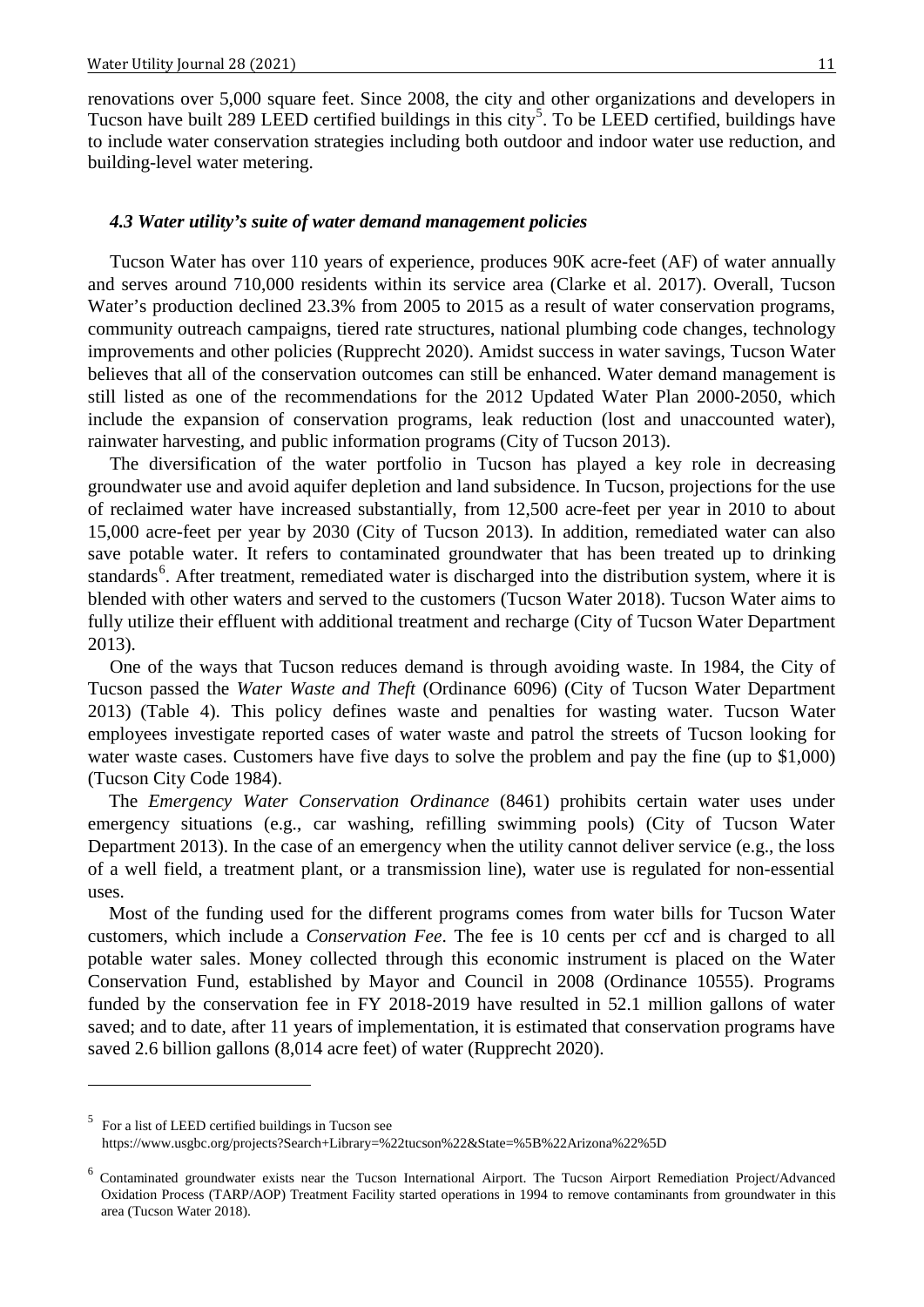| <b>Water policy</b>                                                                                         | <b>Description</b>                                                                                                                      | Caveats                                                                                                                                                                                                                           | <b>Effects on water</b><br>conservation                                                |
|-------------------------------------------------------------------------------------------------------------|-----------------------------------------------------------------------------------------------------------------------------------------|-----------------------------------------------------------------------------------------------------------------------------------------------------------------------------------------------------------------------------------|----------------------------------------------------------------------------------------|
| Water Waste and Theft<br>Ordinance (6096) (Tucson<br>City Code 1984)                                        | Customers who waste water are<br>penalized with fees                                                                                    | Difficult to identify all water<br>waste cases                                                                                                                                                                                    | Unknown                                                                                |
| <b>Emergency Water</b><br><b>Conservation Ordinance</b><br>(8461) (City of Tucson<br>Water Department n.d.) | Prohibits non-essential water uses<br>during emergency situations                                                                       | None                                                                                                                                                                                                                              | Unknown                                                                                |
| Conservation fee<br>(Rupprecht 2020)                                                                        | All Tucson Water customers are<br>charged a fee for conservation<br>programs in their water bills                                       | Everyone pays the fees but<br>not everyone benefits from<br>the programs, resulting in<br>inequities                                                                                                                              | 52.1 million gallons of<br>water saved in FY2018-<br>2019                              |
| Increasing Block Rate<br>Structure (City of Tucson<br>Water Department 2013)                                | Customers who consume more water<br>pay a higher unit price                                                                             | Wealthy people may not<br>react to this incentive<br>(Radonic 2018a). There is a<br>time lag between<br>consumption and billing that<br>makes consumers ill-<br>informed about their<br>consumption level (Clarke et<br>al. 2017) | Varied by household                                                                    |
| <b>Water Conservation</b><br>Rebates (City of Tucson<br>Water Department 2020b)                             | Rebates for multiple water<br>conservation features                                                                                     | Low-income families may<br>not be able to apply to most<br>programs                                                                                                                                                               | 2,611 million gallons of<br>water saved from 2008-<br>2019                             |
| Green Stormwater<br><b>Infrastructure Fund (Sayers</b><br>2020)                                             | \$1 fee is charged to every Tucson<br>Water customer to fund the 1 Million<br>Tree campaign                                             | Potential equity issues if<br>greening does not happen in<br>low-income neighborhoods                                                                                                                                             | Unknown                                                                                |
| <b>Tucson Audit Program</b><br>(City of Tucson Water<br>Department 2020a)                                   | On-site examinations for industrial and<br>commercial customers on water<br>features and water use data from<br>billing records         | Residential customers are not<br>included in the program                                                                                                                                                                          | 115 million gallons of<br>water saved in 2015, or<br>26% of water savings<br>per audit |
| Zanjero Program (Tucson<br>Water 2020b)                                                                     | Free individualized survey (audit) for<br>residential customers to help them<br>lower water bill                                        | None found                                                                                                                                                                                                                        | Varies by household                                                                    |
| WaterSense Program (EPA<br>n.d.                                                                             | <b>Environmental Protection Agency</b><br>(EPA)'s label or certification used in<br>water-saving fixtures and water-<br>efficient homes | None found                                                                                                                                                                                                                        | Varies from individual<br>fixtures to entire home                                      |
| <b>Water Conservation Kits</b><br>(Tucson Water 2020a)                                                      | Free water conservation materials or<br>water fixtures                                                                                  | None found                                                                                                                                                                                                                        | Varies by household                                                                    |

*Table 4. Tucson Water's water demand policies, their caveats and effects.*

As part of the metering system to promote water conservation, Tucson Water implemented the *Increasing Block Rate Structure* in 2019 (City of Tucson Water Department 2013). This pricing mechanism raises the price of water with consumption at different blocks, or intervals; so, consumers pay a different price depending on their water consumption (Clarke et al. 2017). A baserate summer surcharge is also applied to larger users, such as commercial and industrial users during the peak months: If users exceed the base rate during the summer, they pay more (City of Tucson 2013). The increased block rate structure is probably one of the easiest ways to promote water savings – the more you use, the more you pay. But a study by Clark et al. (2017) found that there is a distinction in the way consumers perceive water pricing – discretionary consumption, and consumption that consumers are not willing to reduce no matter the pricing. However, many consumers do not know this information – consumers learn their level of consumption after they are billed. This time lag makes consumers ill-informed to make decisions on water consumption based on pricing. For this reason, timely communication and education initiatives are very important in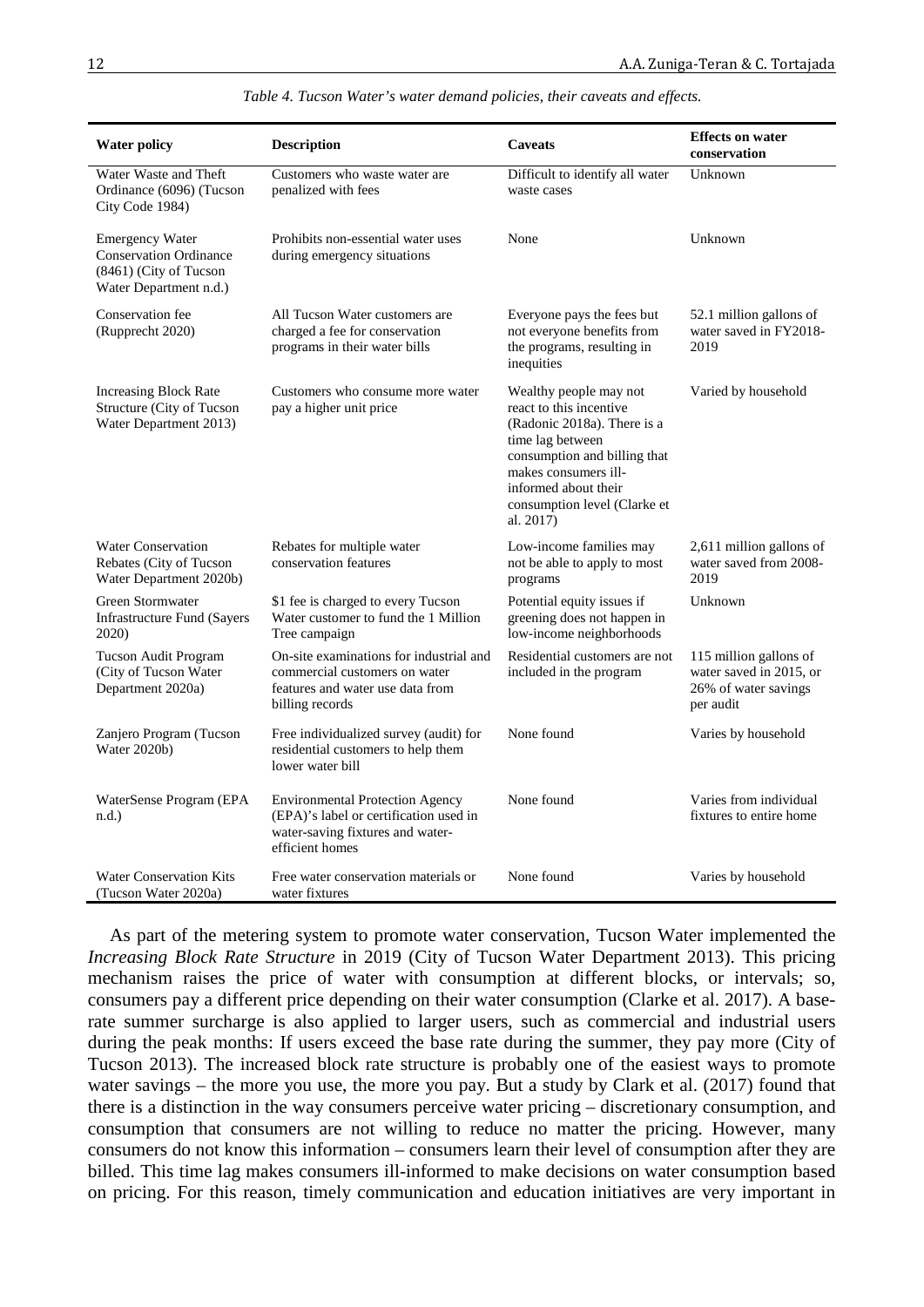Tucson Water offers *Water Conservation Rebates* for multiple water conservation features including high-efficiency toilets (HET) (for single-family, low-income, multi-family and commercial users), clothes washers, irrigation upgrade, commercial upgrade, and rainwater harvesting and graywater systems (from \$75 to \$2,000) (City of Tucson Water Department 2020b; Rupprecht 2020). Cumulative water savings from these incentives are shown in Figure 3 with an approximate total amount of 2,611 million gallons from 2008 to 2019 (Rupprecht 2020).



*Figure 3. Cumulative water savings by program (from 2008–2019) (adapted from Rupprecht, 2020).*

In May 2020, Tucson Water launched the *Green Stormwater Infrastructure Fund*, charging \$1 per month to every customer. This program will generate about \$3 million dollars annually and will be used to support the city's 1 Million Tree campaign and maintain new and existing GI projects (Sayers 2020). However, there are equity concerns on the use of these funds, because similar funds have typically supported wealthy neighborhood (Gerlak et al. 2021a,b). Neighborhoods without GI are not likely to benefit from the maintenance funds, yet they will be contributing through their water bill.

Water audit programs are free and individual consultations are provided by Tucson Water to their customers, which have resulted in positive results. In 2015, Tucson Water launched the *Tucson Audit Program* (TAP), targeted to commercial and industrial customers. In one year (2016), the program was used by 71 customers in Tucson and achieved 115 Mgal in total annual water savings. On average, a TAP audit equates to 1.6 M gallons in annual water savings, and an equivalent to 26% in annual water savings (Tucson Water 2016). Tucson Water also provides free water audits to residential customers under the *Zanjero Program*. Customers request an audit and schedule a visit from a Tucson Water employee, who will check for excessive water use, will measure flow rates, and look for inefficiencies (Tucson Water 2020b).

The U.S. Environmental Protection Agency (EPA)'s *WaterSense* program was adopted by Tucson Water (Rupprecht 2020). The U.S. federal government passed a law in 1992 that forced toilets purchased in the country to be ultra-low-flow (ULF) models that use 1.6 gallons per flush or less (Water CASA 2010). The WaterSense program provides a pathway to meet this law by a thirdparty certification of bathroom fixtures, which accounts for about 50% of indoor water use. A WaterSense shower head, for example, can save 4 gallons of water per shower, WaterSense faucets and aerators can save 700 gallons of water per year, or 30% more efficient than standard faucets (EPA n.d.). Tucson Water offers *Water Conservation Kits*, which are free water fixtures, some of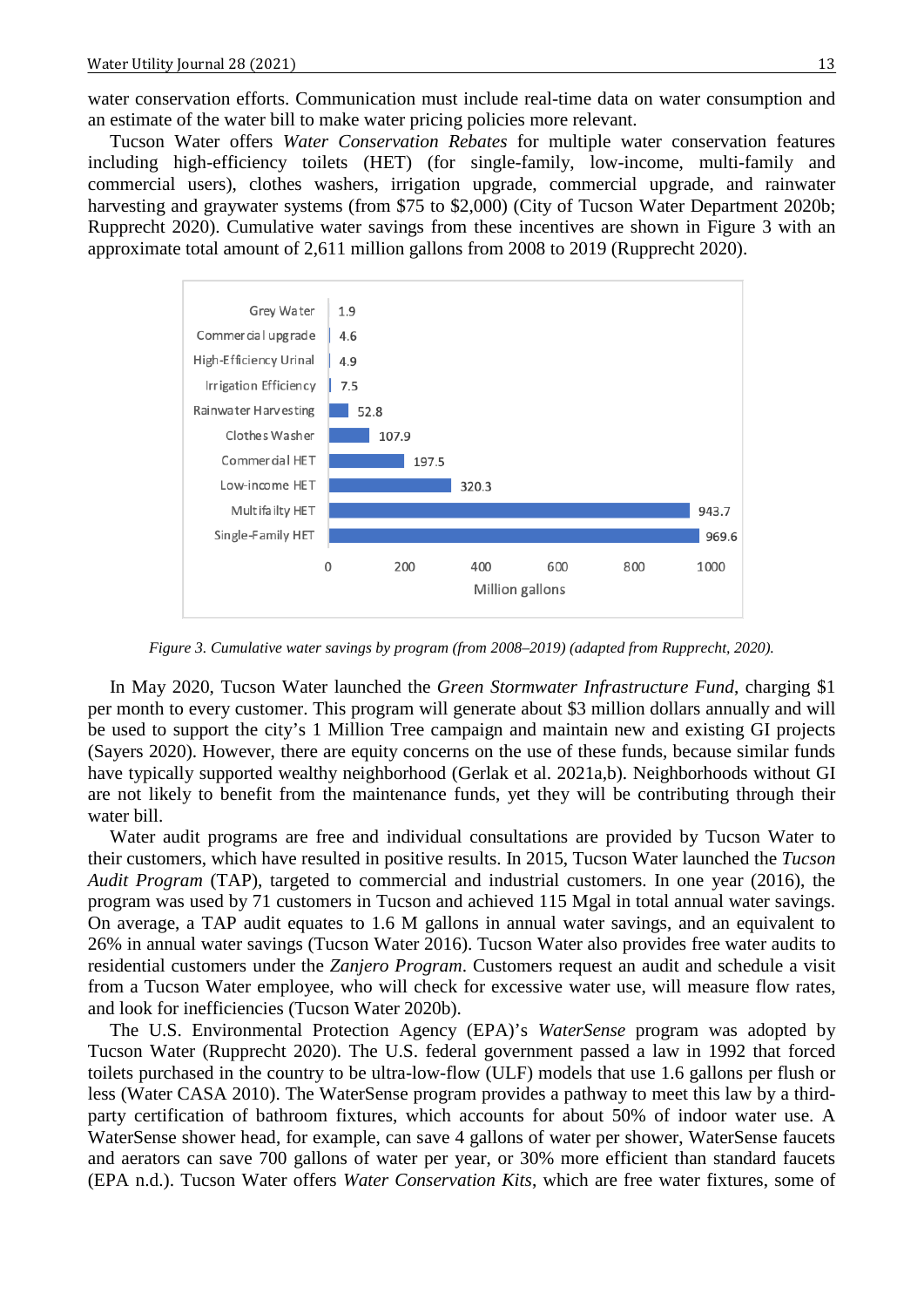which are certified by WaterSense. These include low-flow showerheads, 5-minute shower timer, toilet tank bag, toilet leak detection dye tablets, and bathroom faucet aerator (Tucson Water 2020a).

# **5. DISCUSSION AND CONCLUSIONS**

Overall water savings vary as a result of the interdependencies between policies, which are very difficult to tease out. Recognizing important gaps, caveats and learning opportunities, Tucson is an example of effective water demand management. Our findings suggest that water demand in Tucson has been successful because it has been a team effort, they have invested in ecosystem health, and they have leveraged existing efforts that have resulted in synergies for water conservation.

#### *5.1 A team effort*

This analysis suggests that collaboration between different levels of government (state, county, city), organizations, agencies, and of course, utility companies, has resulted in progress toward water conservation. At the local level, Tucson Water collaborates with Pima County and other local organizations to design, implement, educate and communicate their policies. In turn, some of these policies have emerged from collaborations and have been supported by strong institutions that carry out and enforce legislation (e.g., ADWR, ADEQ, Water Banking Authority). Likewise, water management in Tucson has been supported by changes in land use planning, zoning, transportation, and other urban development practices. It is necessary to bring all of these built environment actors to the table to strengthen efforts toward water conservation and sustainability.

#### *5.2 A healthy ecosystem*

Probably the best strategy to reduce water demand in Tucson has been to support a healthy ecosystem. Tucson Water, the city, county, and local organizations have recognized their dependence on ecosystem health and have invested heavily in GI programs. Although GI initiatives may not have yielded direct water savings to individual customers (Radonic 2018a), enhancing the quality of life and developing a conservation ethic eventually pays off. For example, rainwater harvesting programs combined with xeriscape regulations and the use of reclaimed water for landscape irrigation have significantly reduced outdoor water use – the larger municipal use in Tucson (Rupprecht 2020). Likewise, GI initiatives, considered climate change adaptation strategies, have allowed Pima County to be eligible to receive bonds to fund large infrastructure projects (Pima County 2018).

Similarly, through the protection of ecosystems, organizations and local governments have been able to comply with federal regulations. For example, the Sonoran Desert Conservation Plan is intended to comply with the Endangered Species Act, but at the same time, allows hydrological processes to occur. Also, water quality standards mandated by the Clean Water Act and implemented locally by ADEQ have led to the use of GI along transportation routes to reduce nonpoint source pollutants in water systems. It is in the interest of many stakeholders (if not all) that ecosystem function is supported in cities.

# *5.3 Leveraged efforts can turn into synergies*

Tucson Water and other organizations interested in sustainability and water conservation have joined efforts that have resulted in synergies for water demand management. For example, Tucson Water's rebate programs use the EPA's WaterSense certification for water fixtures. This way, Tucson Water does not have to certify fixtures themselves. Likewise, using the green building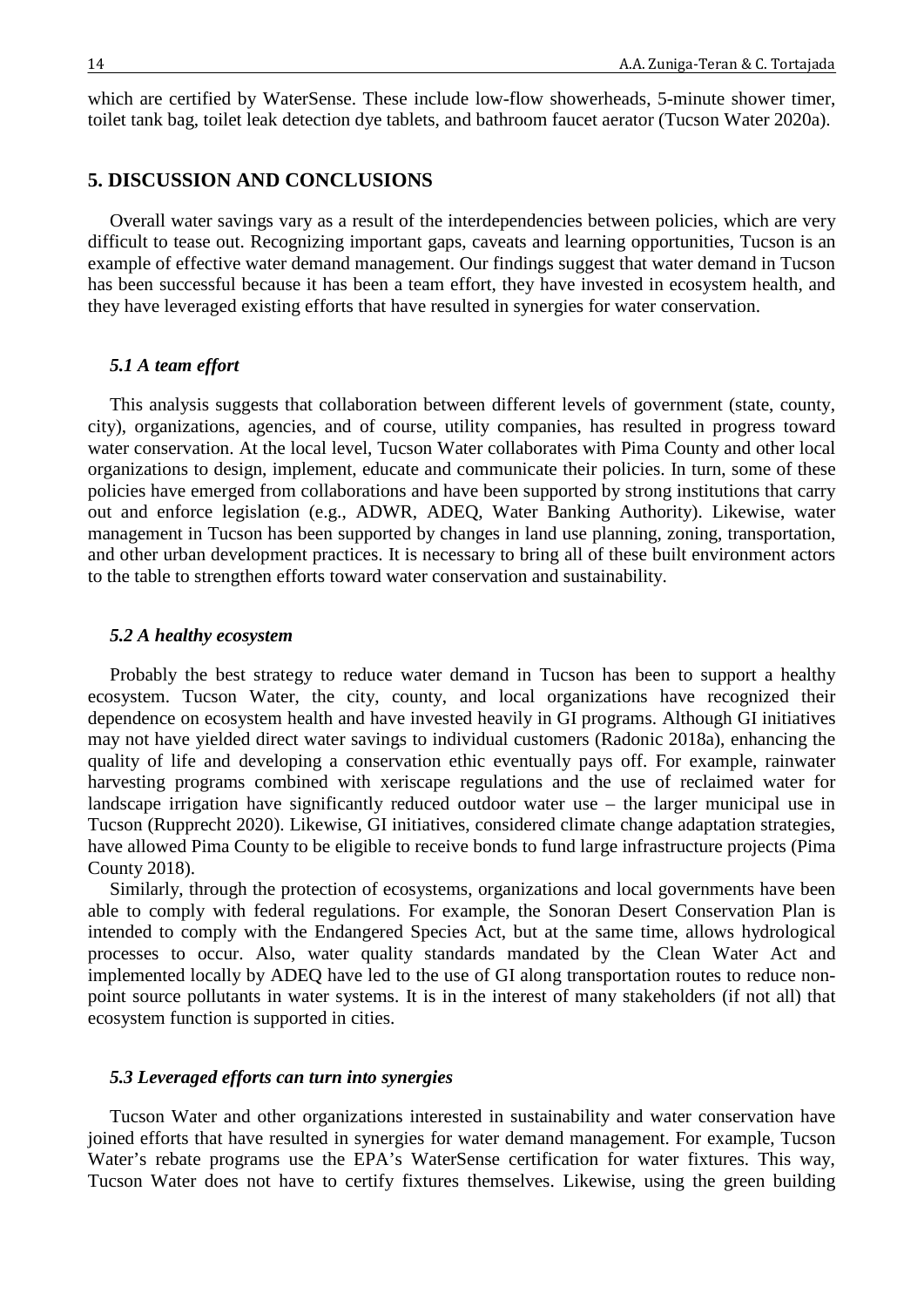certification (LEED) saves resources to the local government and ensures buildings save water. Learning from others and harnessing existing tools can save time, effort, and funding.

In conclusion, water demand in the desert cannot be looked in isolation. Demand policies are intrinsically linked to aquifer recharge and to the diversification of the water portfolio, including reclaimed water, graywater, and rainwater for non-potable uses. This aligns with the *net zero urban water* concept that advocates for the consolidation of all water resources and related management approaches (Crosson et al. 2020). In addition, it is critical to avoid waste and to have plans and policies in place on how to act during different drought stages and emergency situations. Communication of water consumption data in real time is needed to foster water conservation at the household level, and this is something that sensors can provide in a smart and connected community.

Our analysis shows that it is the sum of water-related policies and those related to land use, urban development, and even buildings, which have been reviewed, revised, and re-invented over decades, accompanied by strong state level legislation and institutions, that have yielded positive results in reducing water demand. Successful water demand management depends on the collaboration between different actors and institutions at multiple levels, and on the protection of ecosystems that sustain the hydrological cycle. It is important to leverage parallel sustainability efforts, maintain the transparency of data, foster inclusive processes, and provide the necessary funding to accomplish all of these activities. Finally, continuous monitoring and constant evaluation of water conservation programs are needed to measure progress toward desired outcomes and ultimately achieve sustainability results.

# **ACKNOWLEDGEMENTS**

This research was carried out with funding from PUB, National Water Agency of Singapore. The funding sources had no involvement for the conduct of the research and/or preparation of the paper.

# **REFERENCES**

ADEQ. n.d. History of ADEQ. https://www.azdeq.gov/our-history.

ADWR. 2018. Annual Report. Phoenix, Arizona: ADWR.https://new.azwater.gov/sites/default/files/ADWR\_Annual\_Report\_2018\_.pdf.

ADWR. 2019. Annual Report. Phoenix, Arizona: ADWR. https://new.azwater.gov/sites/default/files/Annual\_Report\_2019\_Online.pdf.

- Arnold, T, D Korich, K LaMartina, R Lindley, R Lopez-Suter, and L Smith. 2012. City of Tucson Water Department Drought Preparedness and Response Plan. https://www.tucsonaz.gov/files/water/docs/drought\_plan\_update\_spring\_2012.pdf.
- Avery, C, C Consoli, R Glennon, and S.B. Megdal. 2007. Good Intentions, Unintended Consequences: The Central Arizona Groundwater Replenishment District. Presented at the Symposium: Water Law and Policy Conference.
- Babbitt, B. 2020. Key Note Speech Water Transfers. Virtual conference presented at the Water at the Crossroads, Water Resources Research Center.
- Bazzani, G.M. 2005. An Integrated Decision Support System for Irrigation and Water Policy Design: DSIRR. Environmental Modelling & Software 20(2): 153–63. doi: 10.1016/j.envsoft.2003.12.017.
- Bell, L.M. 2018. Examining the User Experience in Climate-Adaptive Policies: Tucson Arizona's Residential Gray Water Recycling. Master's thesis, Cornell University. https://ecommons.cornell.edu/bitstream/handle/1813/64837/Bell\_cornell\_0058O\_10406.pdf.
- C2E. n.d. Tucson C2E. Conserve to Enhance (blog). https://conserve2enhance.org/Tucson.
- Chapman, G. 2005. From Toilet to Tap: The Growing Use of Reclaimed Water and the Legal System's Response. Arizona Law Review 47: 33.
- City of Tucson Planning and Development Services Department. 2008. Rainwater Harvesting Ordinance. 10597. https://www.tucsonaz.gov/files/water/docs/rwhordsum.pdf.
- City of Tucson Water Department. 2013. 2012 Update Water Plan: 2000-2050.
- City of Tucson Water Department. 2020a. Tucson Audit Programs. https://www.tucsonaz.gov/water/tucson-audit-program.
- City of Tucson Water Department. 2020b. Water Conservation Rebates. https://www.tucsonaz.gov/water/apply-for-rebates.
- City of Tucson Water Department. n.d. Emergency Water Conservation (Ordinance 8461). https://www.tucsonaz.gov/water/ord-8461.
- City of Tucson. 2013. 2012 Update Water Plan: 2000-2050. Tucson, AZ. https://www.tucsonaz.gov/files/water/docs/2012\_Update \_Water\_Plan\_2000-2050.pdf.
- City of Tucson. 2018. Gray Water Ordinance.
- City of Tucson. 2020. Rainwater Harvesting Grant/Loan Program. https://www.tucsonaz.gov/water/rainwater-harvesting-grant-loanprogram.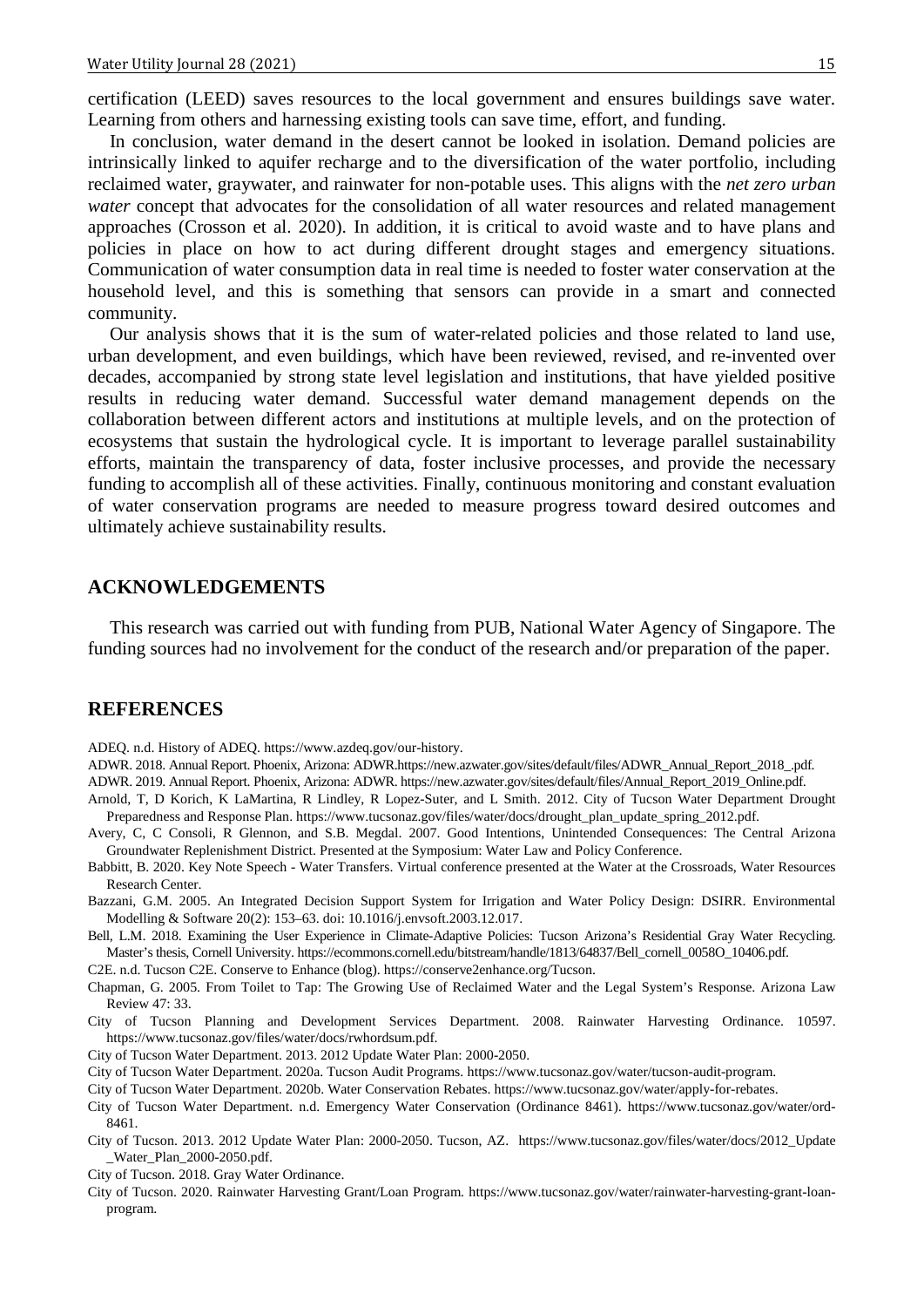- City of Tucson. n.d. Xeriscape Landscaping and Screening Regulations Ordinance 7522. https://www.tucsonaz.gov/water/ord-7522#:~:text=Xeriscape%20Landscaping%20and%20Screening%20Regulations%20%2D%20Ordinance%207522,-
- A%20Xeriscape%20landscaping&text=All%20exposed%20ground%20areas%20of,conserving%20irrigation%20systems%20is% 20required.
- Clarke, Andrew J., Bonnie G. Colby, and Gary D. Thompson. 2017. Household Water Demand Seasonal Elasticities: A Stone-Geary Model under an Increasing Block Rate Structure. Land Economics 93(4): 608–30.doi: 10.3368/le.93.4.608.
- Crosson, Courtney, Andrea Achilli, Adriana A. Zuniga-Teran, Elizabeth A. Mack, et al. 2020. Net Zero Urban Water from Concept to Applications: Integrating Natural, Built, and Social Systems for Responsive and Adaptive Solutions. ACS EST Water, 1(3): 518-529. doi: 10.1021/acsestwater.0c00180.
- Díaz-Caravantes, Rolando E, Adriana Zuniga-Teran, Facundo Martín, Marta Bernabeu, Philip Stoker, and Christopher Scott. 2020. Urban Water Security: A Comparative Study of Cities in the Arid Americas. Environment and Urbanization 32(1): 275–94. doi: 10.1177/0956247819900468.

Eden, Susanna. 2020. Question, July 25, 2020.

- Elder, Alison D., and Andrea K. Gerlak. 2019. Interrogating Rainwater Harvesting as Do-It-Yourself (DIY) Urbanism. Geoforum 104: 46–54. doi: 10.1016/j.geoforum.2019.06.007.
- EPA. 2012. 2012 Guidelines for Water Reuse, 643.
- EPA. n.d. About WaterSense. United States Environmental Protection Agency (blog). https://www.a2la.org/accreditation/epawatersense?creative=388808519705&keyword=&matchtype=b&network=g&device=c&gclid=CjwKCAjwr7X4BRA4EiwAUXjb ty8eo8MBkPUfBJ3qMoCMqdHpBCEKfbJ9l8KOBxd3Zp9r42WpYhM46RoCYiYQAvD\_BwE.
- Fish and Wildlife Services. n.d. Endangered Species Act Overview. https://www.fws.gov/endangered/laws-policies/.
- Gerlak, A.K., A.D. Elder, A Sanderford, A.A. Zuniga-Teran, and Mitchell Pavao-Zuckerman. 2021a. Agency and Governance in Green Infrastructure Policy Adoption and Change. Journal of Environmental Policy and Planning 23 (5): 599–615. doi: 10.1080/1523908X.2021.1910018.
- Gerlak, A.K., A.D. Elder, T. Thomure, C. Shipek, A.A. Zuniga-Teran, M. Pavao-Zuckerman, N. Gupta, et al. 2021b. Green Stormwater Infrastructure in Tucson, Arizona: Lessons in Governance and Collaboration. Environment 63(3): 5–24.
- Gerlak, A.K., and A.A. Zuniga-Teran. 2020. Addressing injustice in green infrastructure through socio-ecological practice: What is the role of university–community partnerships? Socio-Ecological Practice Research 2(2): 149-159.
- Graf, Chuck. 2016. After 90 Years of Reusing Reclaimed Water in Arizona, What's in Store? AWR Fall 2016. Water Resources Research Center (blog). https://wrrc.arizona.edu/reuse-whats-in-store.
- Hester, B.J., K. Rahn, C. McNellis, and E. Ross. 2012. The City of Tucson's Stormwater Management Program (SWMP). Department of Transportation. https://www.tucsonaz.gov/files/transportation/stormwater/SWMP\_2012.pdf.
- IAPMO. 2020. Read National Standard Plumbing Code Online. https://www.iapmo.org/ibu/publications/read-national-standard-plumbingcode-online#:~:text=The%20National%20Standard%20Plumbing%20Code%E2%84%A2%20(NSPC)&text=2018%20National%.
- Jacobs, K. L., and J. M. Holway. 2004. Managing for Sustainability in an Arid Climate: Lessons Learned from 20 Years of Groundwater Management in Arizona, USA. Hydrogeology Journal 12(1): 52–65.
- Jeffrey, P., and R.A.F. Seaton. 2004. A Conceptual Model of 'Receptivity' Applied to the Design and Deployment of Water Policy Mechanisms. Environmental Sciences 1(3): 277–300. doi: 10.1080/15693430412331291661.
- Kyl, Jon L. 1981. Arizona's New Groundwater Statute: 1980 Groundwater Management Act: Outline. In Summer Conference. Paper 11. https://scholar.law.colorado.edu/cgi/viewcontent.cgi?article=1010&context=water-resources-allocation-laws-and-emergingissues.
- Little, Val L. 2016. Graywater Guidelines. Water CASA. http://watercasa.org/wordpress/wp-content/uploads/2016/01/Graywater \_Guidelines-copy.pdf.
- MAP. 2017. Infrastructure Residential Water Use. University of Arizona's Eller College of Management. Making Action Possible for Southern Arizona (blog). https://mapazdashboard.arizona.edu/infrastructure/residential-water-use.
- Mayor & Council, and City of Tucson. 2005. Stormwater Quality Ordinance. Vol. 10209. https://www.tucsonaz.gov/files /transportation/StormwaterOrd10209.pdf.
- Megdal, S.B. 2020. Question on the Difference between Terms, July 26, 2020.
- Megdal, S.B., A.A. Zuniga-Teran, R. G. Varady, N. Delano, A.K. Gerlak, and E.T. Vimont. 2018. Groundwater Governance in the United States: A Mosaic of Approaches. In Advances in Groundwater Governance, Karen G Villholth et al. (eds.), London and New York: Taylor & Francis Group, 483–509.
- Megdal, Sharon B., and Kelly Mott Lacroix. 2006. Water Resource Availability for the Tucson Metropolitan Area. Water Resources Research Center, University of Arizona.
- Megdal, Sharon, Peter Dillon, and Kenneth Seasholes. 2014. Water Banks: Using Managed Aquifer Recharge to Meet Water Policy Objectives. Water 6(6): 1500–1514. doi: 10.3390/w6061500.
- Peacock, B. E. 1994. Complying with the Arizona Groundwater Management Act; Policy Implications. Tucson, AZ: University of Arizona. https://repository.arizona.edu/bitstream/handle/10150/186747/azu\_td\_9426575\_sip1\_m.pdf.
- Petersen-Perlman, Jacob, Sharon Megdal, Andrea Gerlak, Mike Wireman, Adriana Zuniga-Teran, and Robert Varady. 2018. Critical Issues Affecting Groundwater Quality Governance and Management in the United States. Water 10(6): 735. doi: 10.3390/w10060735.
- Pima County, The Planning Center, Kaneen Advertising and Public Relations, Inc, ESI Corporation, and PSOMAS. 2015. Comprehensive Plan Update - Pima Prospers - Excecutive Summary. C07-13–10.
- Pima County. 2007. Drought Response Plan and Water Wasting. Ordinance 2007-47 Section 1; Ordinance 2006-43 Section 1. https://webcms.pima.gov/UserFiles/Servers/Server\_6/File/Government/Drought%20Management/Drought\_Ordinance.pdf.
- Pima County. 2018. Climate Adaptation Through Green Infrastructure, Low Impact Development + Trees: A GI Action Plan for Pima County.
- Pima County. 2020a. Drought Management. https://webcms.pima.gov/government/drought\_management/.